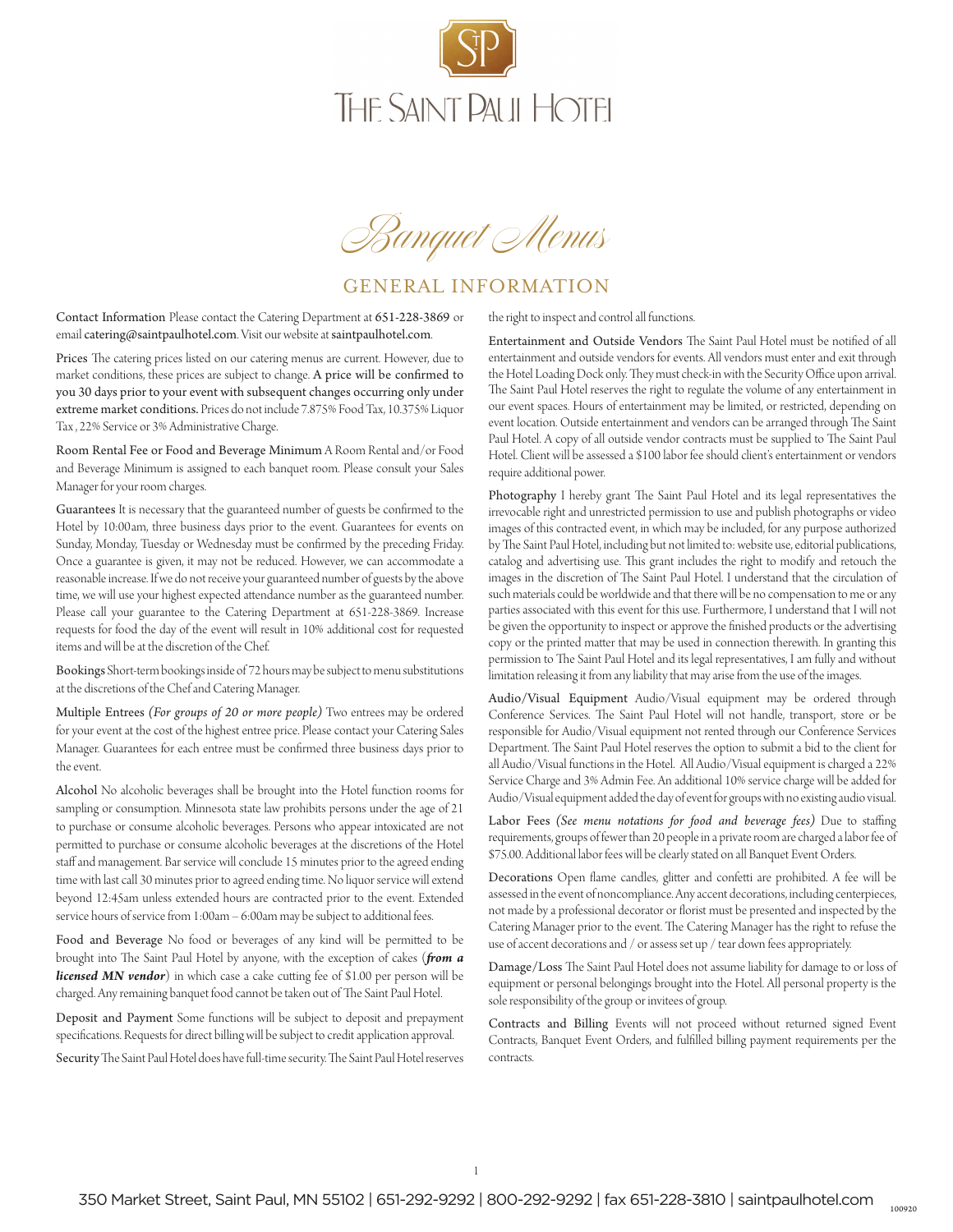![](_page_1_Picture_0.jpeg)

### CONTINENTAL BREAKFAST ACCOMPANIMENTS

*We use all natural cage free eggs with our breakfast offerings.*

#### FRESH EGG SCRAMBLES

- Traditional Scramble 4.95
- Smoked Kielbasa and Cheddar Cheese Scramble 6.95
- Wild Mushroom, Green Onion and Goat Cheese Scramble - 6.95
- Roasted Apples, Caramelized Onions, Applewood Smoked Bacon and Brie Scramble - 6.95
- Tofu, Fresh Herbs, Tomatoes, Onion and Asparagus Scramble - 6.95

#### BREAKFAST MEATS

- Hardwood Smoked Bacon 3.95
- Country Link Sausage 3.95
- Turkey Bacon 3.95
- Turkey Sausage 3.95

#### BREAKFAST SIDES

- Hash Brown Potatoes 2.95
- Baked Creamy Hash Browns 6.95
- Pancakes 4.95 with Blueberries 6.95
- French Toast 5.95 with Caramel Bananas 7.95
- Assorted Cereals with Milk 3.95
- Oatmeal with Brown Sugar, Raisins and Walnuts 5.95
- Buttermilk Biscuit Sandwiches with Bacon, Egg and Cheddar - 7.95

#### CHEF ATTENDED BREAKFAST ADDITIONS

*Made to Order Chef Attended Stations. Chef Attendant Fee 150.00 per chef, per 50 people. Stations are presented for two hours.* 

- Pancakes 8.95 Banana, Blueberry or Classic Pancakes with Local Maple Syrup and Whipped Cream
- Omelets 9.95 Omelets with Peppers, Onions, Mushrooms, Tomatoes, Cured Ham, Asparagus and Cheese
- Belgian Waffles 9.95 Waffles with Seasonal Berries, Local Maple Syrup and Whipped Cream
- Classic Eggs Benedict 11.95
- Carved House Made Maple Bourbon Pork Belly 9.95
- Carved Cherry Glazed Ham 150.00

### PLATED BREAKFASTS

*Plated Breakfast Entrees include Breakfast Pastries, Coffee, Decaffeinated Coffee, Tea or Milk. Fresh Squeezed Orange Juice will be served to each guest upon arrival.*

• Northwoods - 21.95

Thick Sliced Cinnamon Raisin Bread dipped in Egg Cream Batter served with Local Maple Syrup, Stewed Apples and Thick Sliced Bacon

- Southern 21.95 Crepes stuffed with Ricotta Cheese and Peach or Cherry Sauce
- Heartland 23.95 Fluffy Scrambled Eggs with Hash Brown Potatoes, Thick Sliced Bacon and Country Link Sausage
- Midwestern 25.95 Corned Beef Hash with Poached Eggs and Whole Grain Mustard Hollandaise

*Unless noted, prices are per person and do not include state sales tax, service and administrative charge. Prices are subject to change.*

350 Market Street, Saint Paul, MN 55102 | 651-292-9292 | 800-292-9292 | fax 651-228-3810 | saintpaulhotel.com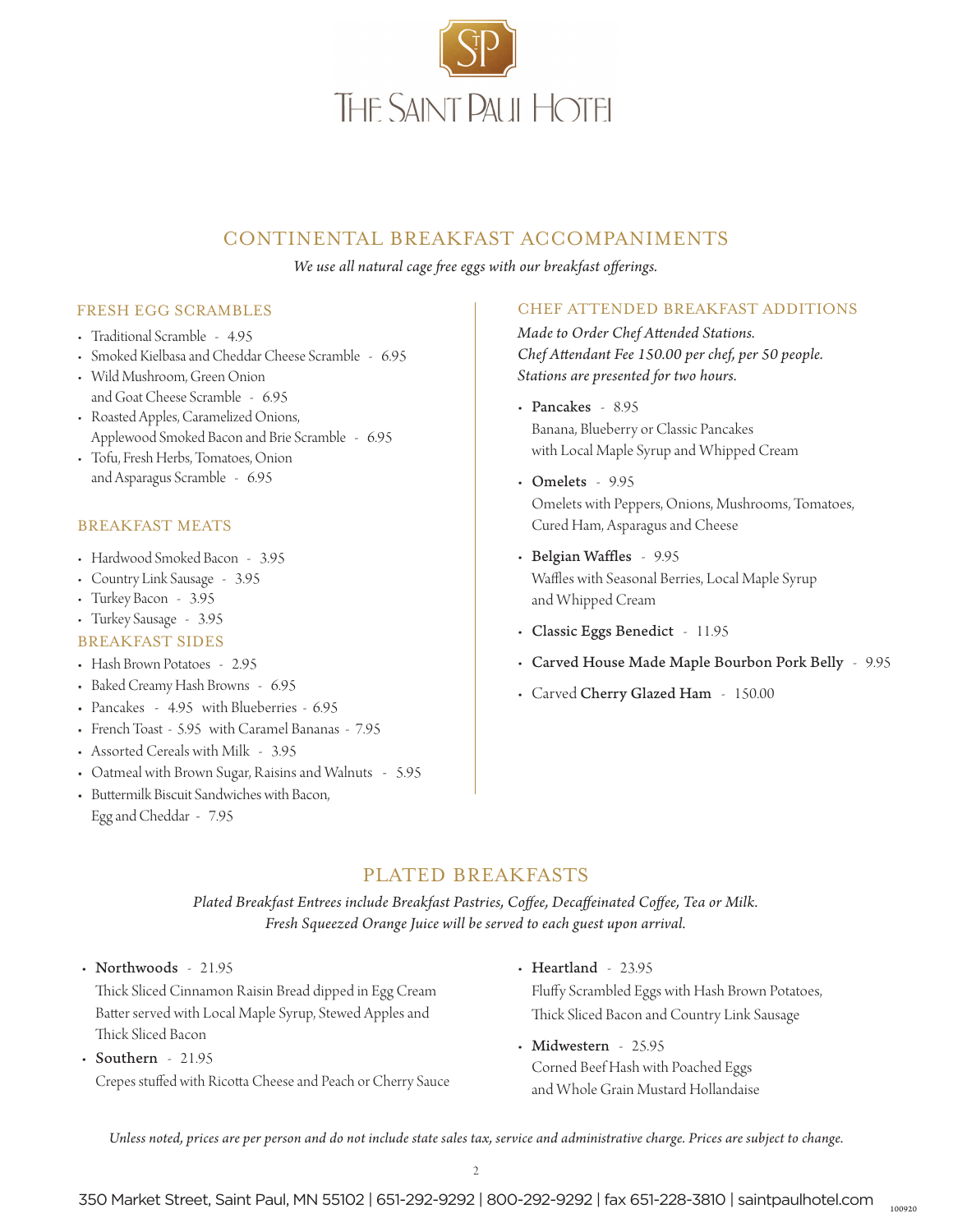![](_page_2_Picture_0.jpeg)

## SPECIALTY BREAKS CART SERVICE

- Milk, Cookies and More Break 11.95 Freshly Baked Cookies, Chewy Fudge Brownies, Assorted Soft Drinks, Milk, Coffee, Decaffeinated Coffee and Tea
- Sweet Break 11.95 Double Chocolate Cookies, Miniature Candy Bars, Dried Fruit and Nuts, Caramel Corn, Assorted Soft Drinks, Spring and Mineral Waters
- Tea Break 13.95 Cranberry Scones, Hazelnut Tea Cookies, Chocolate Dipped Strawberries, Assorted Selection of Teas and Iced Tea
- The Popcorn Break 13.95 Chicago Mix, Miniature Candy Bars, Rice Krispy Bars, Assorted Soft Drinks, Spring and Mineral Waters
- Heart Healthy Break 15.95

Assorted Yogurts, Low Fat Granola Bars, Fresh Seasonal Fruit, Pretzels, Assorted Juices, Spring and Mineral Waters

- Chips and Dip Break 15.95 Warm Bacon Artichoke Dip, Truffle Spinach Dip, Spicy Sundried Tomato and Feta Hummus With Tri-Colored Tortilla Chips, Assorted Soft Drinks, Spring and Mineral Waters
- Energy Break 15.95

Roasted Peanuts, Energy Bars, Carrot and Celery Sticks with Goat Cheese Hummus, Yogurt Parfaits with Granola, Assorted Soft Drinks, Spring and Mineral Waters

- Sweet and Salty Break 15.95 Tortilla Chips with Salsa and Guacamole, Trail Mix, Assorted Gourmet Bars, Assorted Soft Drinks, Spring and Mineral Waters
- Farmer's Market Break 17.95 Vegetable Crudité with Avocado Ranch Dressing,

Fresh Seasonal Fruit, Fruit Bars and Carrot Cake Bars, Assorted Soft Drinks, Spring and Mineral Waters

• State Fair Break - 17.95 Popcorn, Pretzel Bites with Spicy Mustard and Warm Beer Cheese Dip, Mini Donuts and Mini Corn Dogs on a stick, Raspberry Lemonade, Specialty Iced Tea

350 Market Street, Saint Paul, MN 55102 | 651-292-9292 | 800-292-9292 | fax 651-228-3810 | saintpaulhotel.com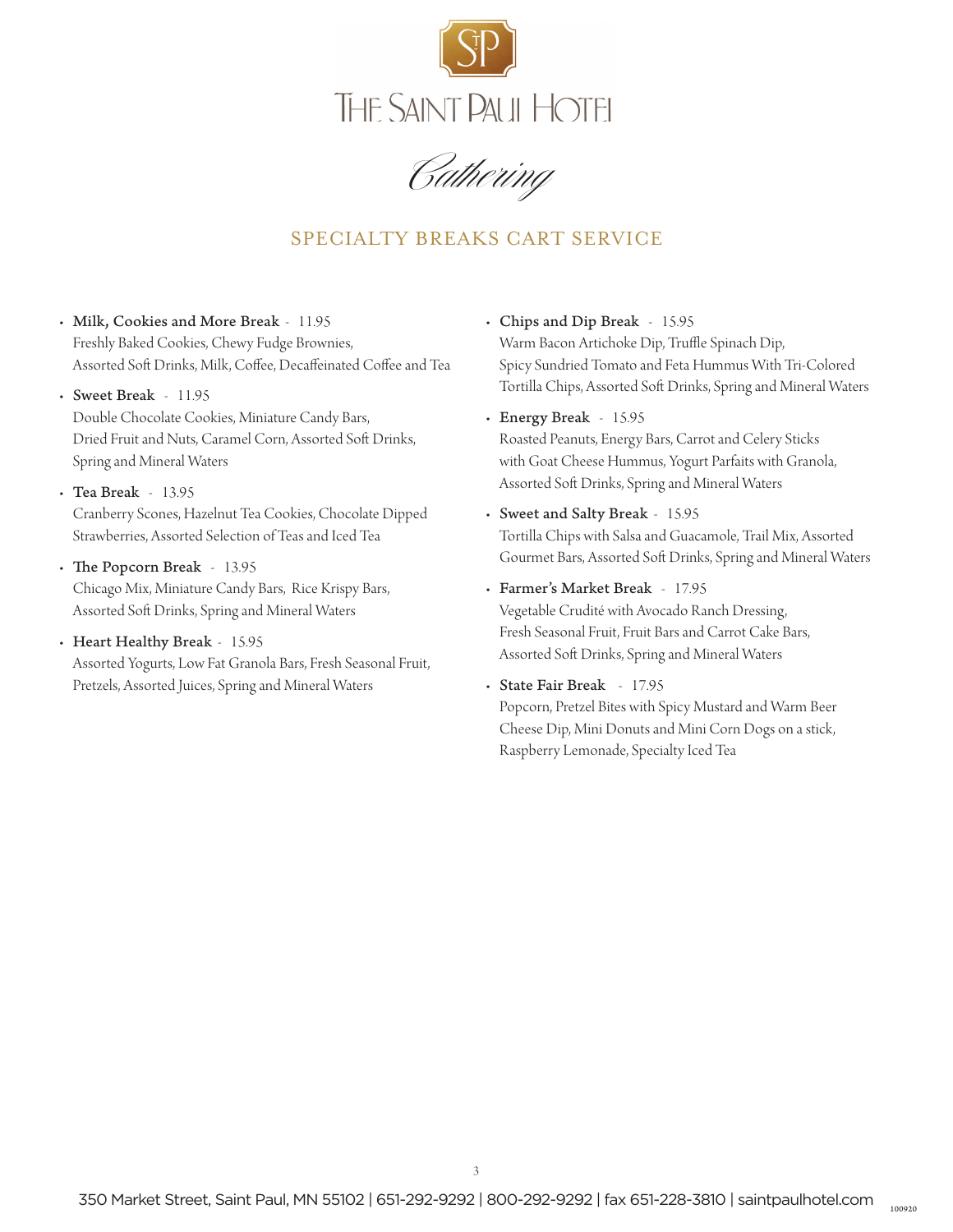![](_page_3_Picture_0.jpeg)

## ADDITIONAL MEETING BREAK CART SERVICE SELECTIONS

#### BEVERAGE OPTIONS

- Hotel Signature Blend "Velvet Hammer" Coffee or Decaffeinated Coffee - 75.00 per gallon
- Hot Chocolate 70.00 per gallon
- Apple Cider with Cinnamon (hot or chilled) 60.00 per gallon
- Fresh Brewed Iced Tea 60.00 per gallon
- Fresh Lemonade 50.00 per gallon
- Fruit Punch 50.00 per gallon
- Chilled Fruit Juices 24.00 per carafe
- Individual Bottled Fruit Juices 4.50 each
- Assorted Soft Drinks 4.50 each
- Individual Teas 4.50 each
- Spring Waters 4.50 each
- Mineral Waters 5.00 each
- Smart Water 6.00 each
- Milk 5.00 each
- Red Bull / Energy Drinks 6.00 each
- Martinelli Sparkling Cider 15.00 per bottle

#### BREAK FOOD SUPPLEMENTS

#### *Morning Bakery Items*

- Assorted Breakfast Breads 26.00 per dozen
- House Made Granola Bars 28.00 per dozen
- Bakery Fresh Muffins 38.00 per dozen
- Freshly Baked Danish 38.00 per dozen
- Miniature Pastries 38.00 per dozen
- Bagels with Cream Cheese and Preserves 48.00 per dozen
- Croissants with Butter and Preserves 48.00 per dozen

#### *Fruit and Yogurt*

- Whole Fresh Fruit 3.00 each
- Low Fat Granola Bars 3.00 each
- Individual Fruit Yogurts 4.00 each
- Greek Yogurts 5.00 each
- Fresh Triple Berry Yogurt Parfaits with Granola 6.00 each

#### *Afternoon Bakery Items*

- Freshly Baked Cookies 38.00 per dozen
- Rice Krispy Bars 36.00 per dozen
- Assorted Gourmet Bars 36.00 per dozen
- Chewy Fudge Brownies 38.00 per dozen
- Chocolate Dipped Strawberries 42.00 per dozen

#### *Snacks*

- Pretzels 16.00 per pound
- Popcorn (Plain) 18.00 per pound
- Caramel Corn 26.00 per pound
- Chicago Mix 28.00 per pound
- Miniature Candy Bars 22.00 per pound
- Gardetto's Dry Snack Mix 24.00 per pound
- Sweet and Smoky Cajun Snack Mix 24.00 per pound
- Mixed Nuts 46.00 per pound
- Potato Chips and Dip 30.00 per pound
- Tortilla Chips, Salsa and Guacamole 35.00 per pound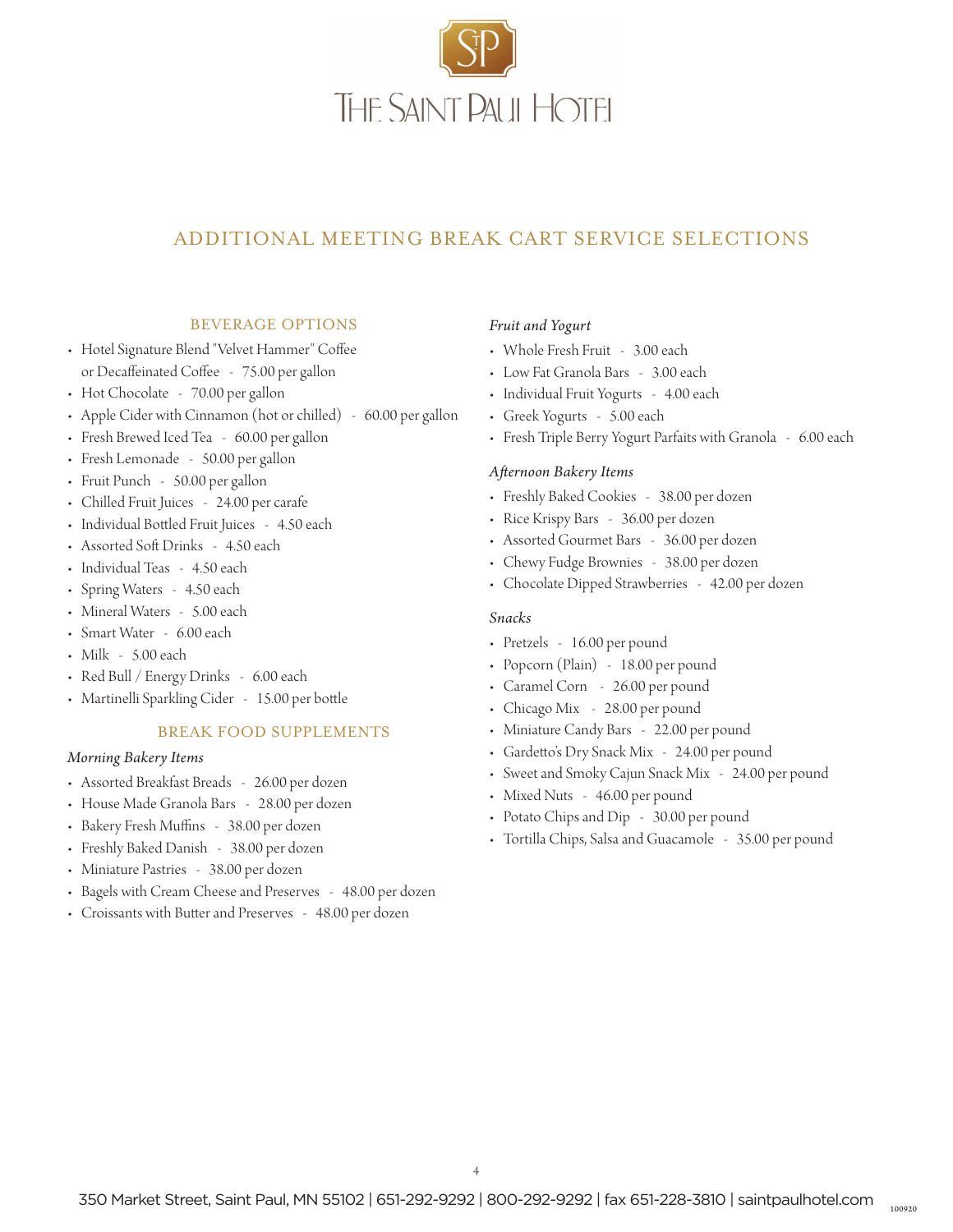![](_page_4_Picture_0.jpeg)

## PLATED LUNCHES

*All Lunches include a choice of Soup or Salad, Rolls, Coffee, Decaffeinated Coffee, Tea, Iced Tea or Milk.*

SOUPS

- Carrot Ginger Soup
- Cauliflower Bisque (SP)
- Chef 's Seasonal Soup
- Cream of Minnesota Wild Rice
- Potato Leek Soup
- Tomato Basil Bisque (SP)

#### SALADS

- Field Greens with Carrots, Tomatoes, Cucumbers (SP) and Dijon Vinaigrette
- Hearts of Romaine with Grilled Herb Bread and Traditional Caesar Dressing
- Wedge of Iceberg Lettuce with Diced Eggs, Hardwood Smoked Bacon and Tomatoes served with Buttermilk Dressing
- Kale Lettuce Mix wrapped in Cucumber with Roasted Grapes, Almonds and Feta served with Raspberry Vinaigrette
- Beet Salad with Mixed Greens and Goat Cheese, and served with Honey Walnut Vinaigrette (SP)

#### PLATED LUNCH ENTRÉES

*All Entrees served with Chef's Choice of Starch and Vegetable.*

- Cherry Chicken 24.95 [SP] Cherry Glazed Chicken Breast served with Cherry Gastrique
- Pork Tenderloin 24.95 Roasted Pork Tenderloin stuffed with Sausage and Corn Bread with a Mustard Demi-Glace
- Chicken Pomodoro 26.95 [SP] Seared Breast of Chicken with Tomato Bruschetta
- Pistachio Crusted Breast of Chicken 26.95 Chicken Crusted with Pistachios served with a Cranberry Orange Sauce
- Stuffed Sole 24.95 Crab Stuffed Sole with Spinach Cream Sauce
- Seared Crab Cake 25.95 Seared Crab Cake served with Stone Ground Mustard Sauce
- Grilled Salmon Beurre Blanc 28.95 Grilled Salmon with Dill Lemon Caper Butter Sauce
- Corn Meal Crusted Walleye 31.95 Pan Seared Walleye, Lemon Cream Sauce
- Beef Bourguignon en Bouche 26.95 Braised Beef Short Rib served with Sherry Supreme Sauce
- Beef Short Rib 27.95 Braised Beef Short Rib served Braising Reduction
- Petite Filet of Beef 36.95 Seared Filet of Beef with Demi-Glace, Wild Mushrooms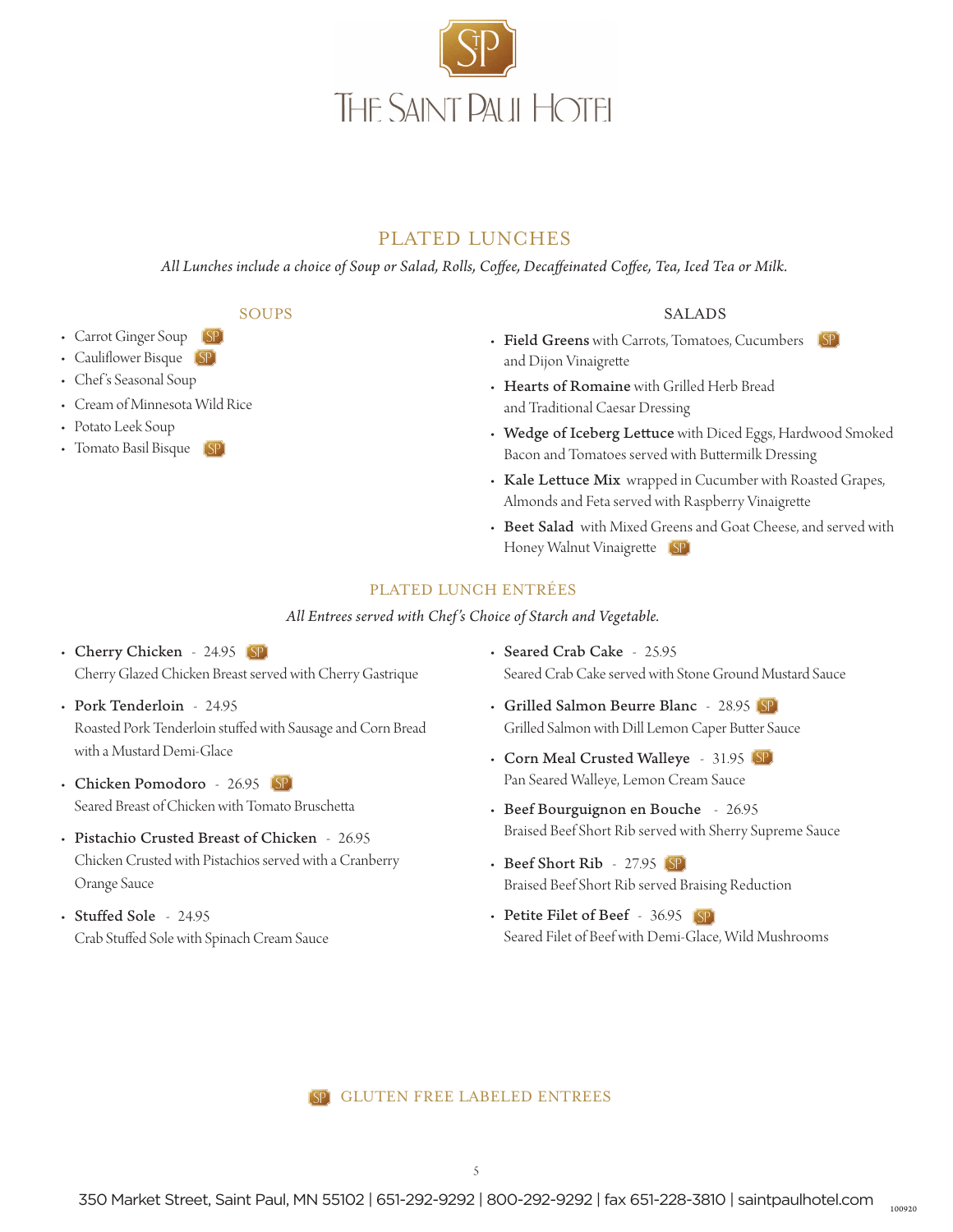![](_page_5_Picture_0.jpeg)

### WORKING LUNCHES

*Served Plated. All Working Lunches include Chef's Seasonal Soup served with Bars, Coffee, Decaffeinated Coffee, Tea, Iced Tea or Milk.*

- Spanish Green Olive and Chicken Salad 20.00 (SP) Gem Lettuce, Spanish Green Olives, Marinated Peppers, Grilled Chicken Breast and Pickled Onions with Oregano Lemon Vinaigrette
- Chicken Caesar Salad 20.00 Traditional Caesar Salad with Grilled Breast of Chicken, Asiago Cheese, Caesar Dressing and Herbed Garlic Croutons
- Chicken Salad Croissant Sandwich 22.00 Chicken Salad with Apples and Grapes topped with Baby Greens and Tomato on a Croissant served with Pasta Salad
- Egg Tart 22.00 Classic Lorraine with Baby Swiss, Bacon and Onion or Roasted Vegetable Tart served with Freshly Sautéed Vegetables and Roasted Potatoes
- Strawberry Spinach Wrap (Vegetarian) 22.00 Kale with Radishes, Cashews, Goat Cheese and Raspberry Poppy Seed Dressing in a Spinach Wrap served with Pasta Salad
- Poached Salmon 24.00 (SP) Poached Salmon with Baby Field Greens, Roma Tomatoes, Julienne Fennel, Orange Segments and Dill Mustard Vinaigrette
- Tuna Nicoise Salad 24.00 Seared Yellow Fin Tuna with Olives, Fingerling Potatoes, Haricot Verts and Grape Tomatoes with Ver Jus Vinaigrette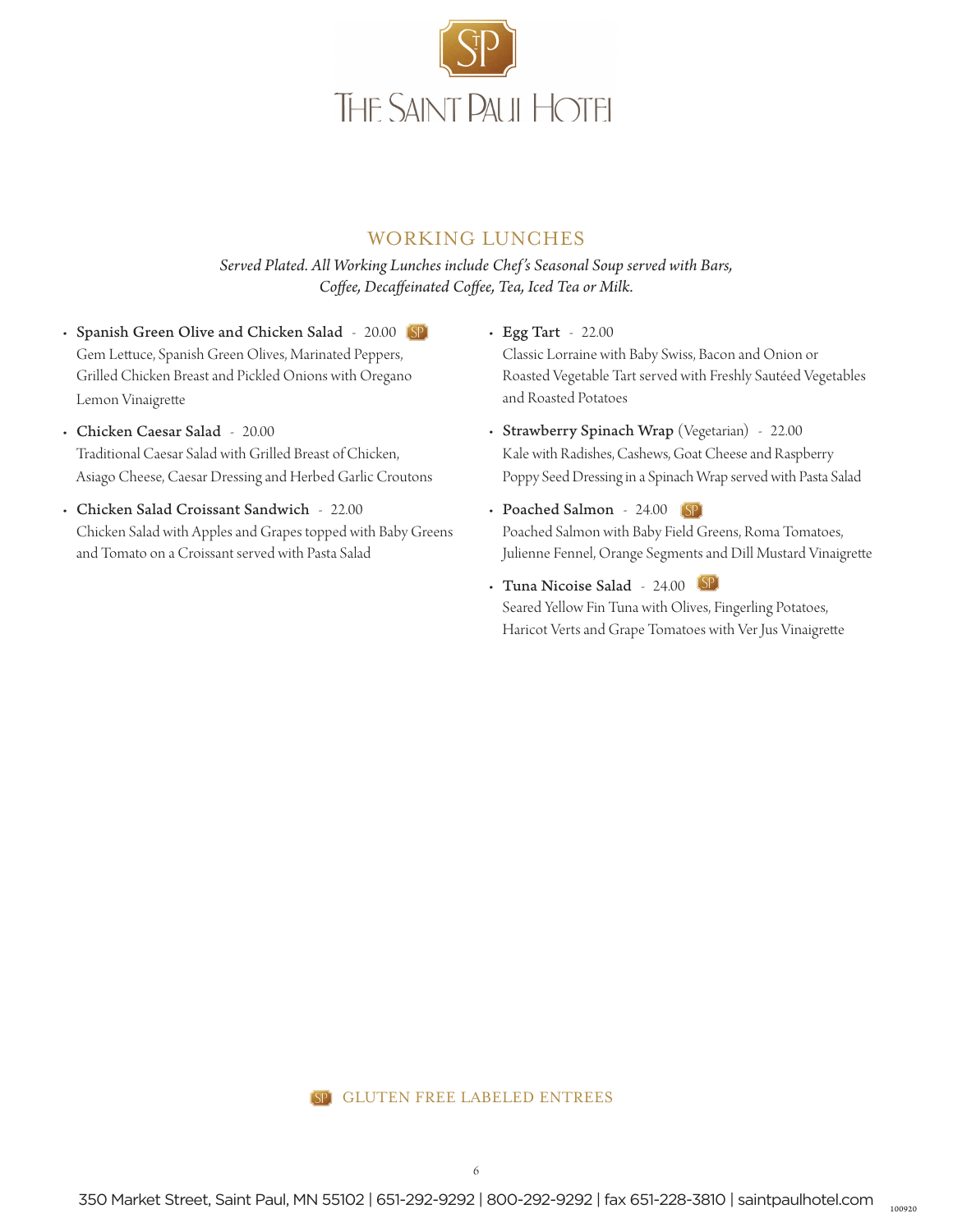![](_page_6_Picture_0.jpeg)

## BOXED LUNCHES

#### THE SAINT PAUL EXECUTIVE BOXED LUNCH

*Lunch includes Sandwich, Whole Fresh Fruit, Choice of Pasta Salad or Kettle Fried Potato Chips, House Baked Cookie and Soft Drink.*

- Choice of Two Sandwiches 25.95
- Choice of Three Sandwiches 26.95

#### SANDWICHES

• Smoked Turkey with Apricot Bacon Jam and Lettuce on Ciabatta

- Chicken Salad with Apples, Grapes, Bibb Lettuce and Tomato on a Croissant
- Black Forest Ham and Pastrami with Baby Greens, Fresh Dill, Stone Ground Mustard and Mayonnaise on a Kaiser Roll
- Oven Roasted Turkey and Provolone with Romaine Lettuce, Tomatoes and Sundried Tomato Pesto Mayonnaise on Ciabatta
- Rare Roast Beef and Smoked Gouda with Shaved Onion and Chimichurri Aioli on a Kaiser Roll
- Strawberry Spinach Wrap (Vegetarian) Kale with Radishes, Cashews, Goat Cheese and Raspberry Poppy Seed Dressing in a Spinach Wrap

#### BOXED SALAD

*Lunch includes Salad, Roll, Whole Fresh Fruit, House Baked Cookie and Soft Drink.*

• Choice of One Salad - 25.95

#### SALADS

- Chicken Caesar Salad Traditional Caesar Salad with Grilled Breast of Chicken, Asiago Cheese, Caesar Dressing and Herbed Garlic Croutons
- Tuna Nicoise Salad Seared Yellow Fin Tuna with Olives, Fingerling Potatoes, Haricot Verts and Grape Tomatoes with Ver Jus Vinaigrette
- Spanish Green Olive and Chicken Salad Gem Lettuce, Spanish Green Olives, Marinated Peppers, Grilled Chicken Breast and Pickled Onions with Oregano Lemon Vinaigrette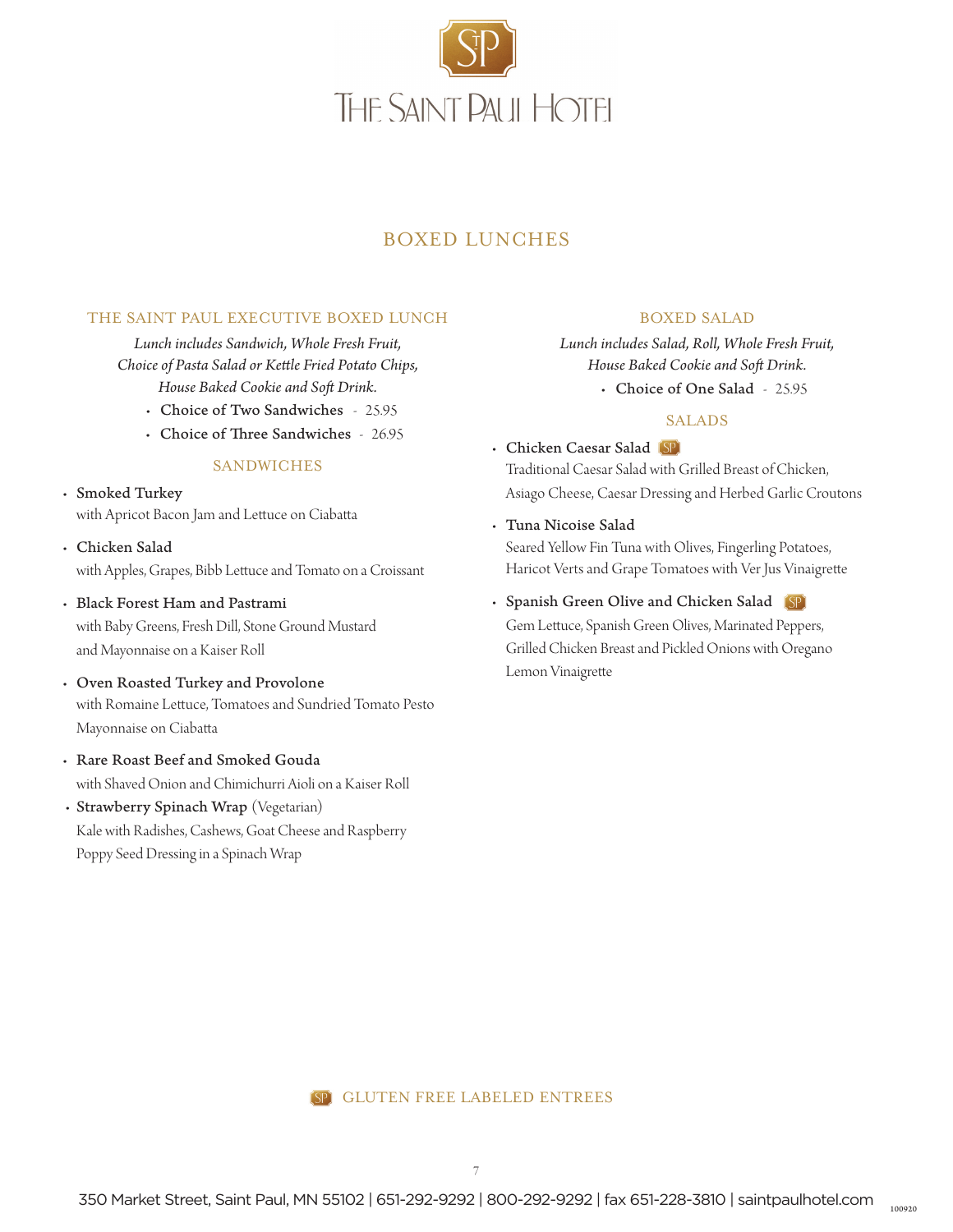![](_page_7_Picture_0.jpeg)

### SEASONAL AFTERNOON TEA

*Afternoon Teas have a 20 person minimum.*

#### CHEF'S CUSTOM TEA MENU

• Five Course Traditional Tea - 34.95 *First Course* Finger Sandwiches and Canapes

 *Second Course* Small Plate Mini Course

 *Third Course* Seasonal Scone

 *Fourth Course* Sweet Course

*Fifth Course* Feature Dessert Course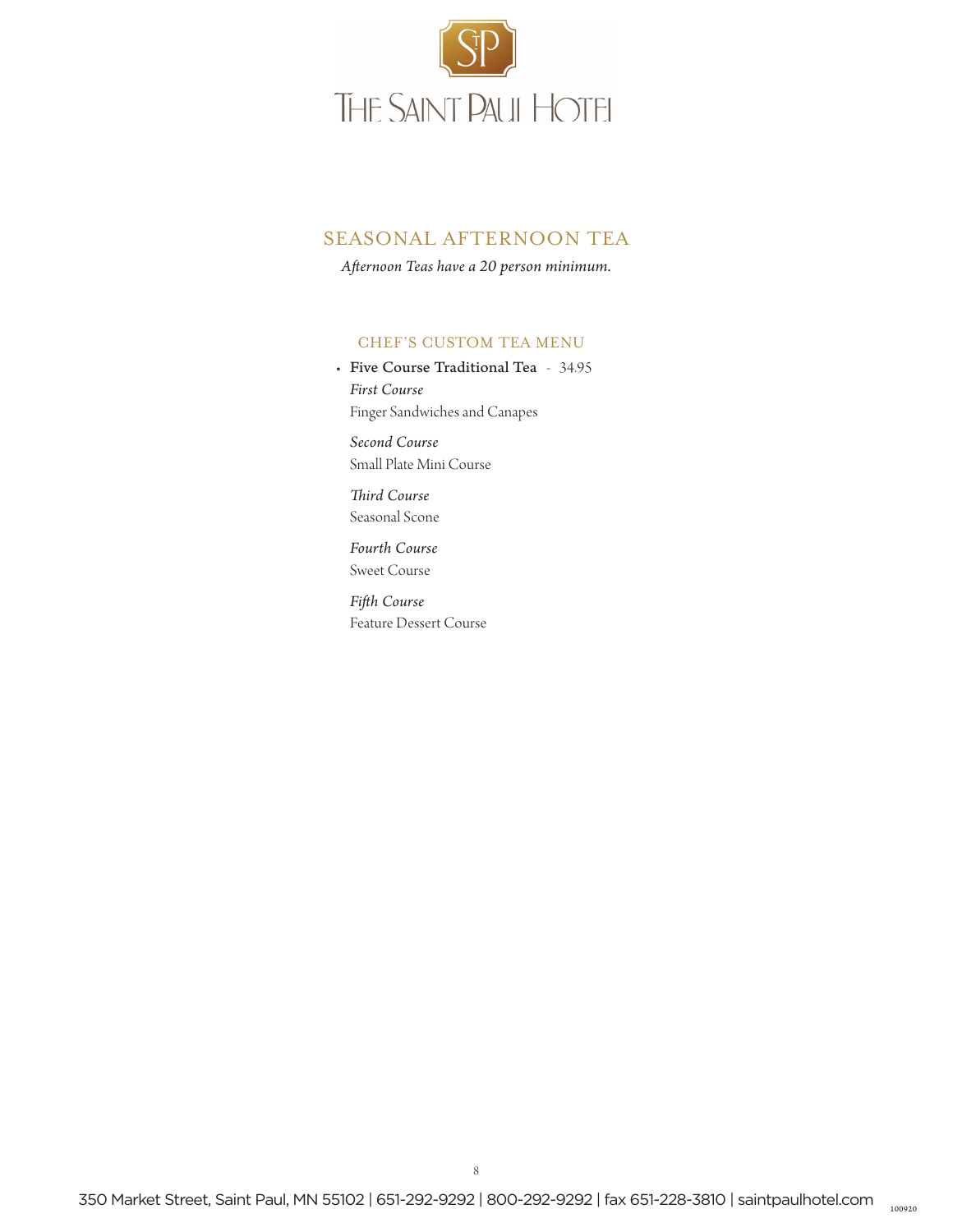![](_page_8_Picture_0.jpeg)

## RECEPTION SPECIALTIES

*Reception Specialties presented as a display and Server attended.*

#### COLD CANAPÉS

- Cold Canapés 36.00 per dozen
- Cherry Mousse with Crispy Prosciutto in Petite Tart
- Caprese Skewers [SP]
- Cucumber Cup with Benedictine and Pimentos (SP)
- Marinated Olive Skewer  $(SP)$
- Oven Dried Mini Heirloom Tomatoes on Baguette with Fresh Mozzarella
- Old Fashioned Deviled Eggs with Asparagus
- Peppered Pork Tenderloin on Buttermilk Biscuits with Tart Apples
- Pork Rillettes on Pretzel Crostini with Violet Mustard
- Cold Canapés 46.00 per dozen
- Asparagus Pate with Serrano Ham on Pumpernickel
- Balsamic and Tomato Deviled Eggs (SP)
- Crostini with Cambozola and Roasted Grapes
- Grilled Shrimp with Romesco and Micro Greens on a Rosemary Cracker
- Polenta Cake with Goat Cheese and Tomato Confit (SP)
- Seared Ahi Tuna with Wasabi Aioli and Fried Ginger (SP)
- Tenderloin of Beef with Shiitake Gherkin Salad on Risotto Croquettes
- Toasted Sesame Crab Roll Sushi with Wasabi
- Tuna Tartare on Wonton Crisp
- Cold Canapés 56.00 per dozen
- Apricot Tarragon Bacon Jam with Herb Goat Cheese Flat Bread
- House Smoked Duck Breast on Focaccia with Orange Marmalade and Whipped Parmesan
- Mushroom Crusted Beef Tenderloin on Rye Cracker with Chive Mousse and Pickled Onions
- Seared Rare Tuna with Saffron Aioli & Olives on Baguette
- Shrimp Cocktail (SP)
- Stuffed Poached Pear with Blue Cheese Mousse

### GLUTEN FREE LABELED ENTREES

#### WARM HORS D'OEUVRES

- Warm Hors d'oeuvres 46.00 per dozen
- Assorted Mini Quiche
- Brandied Apricots with Cambozola Cheese in Phyllo Cups
- Baked Meatballs with Chile Apricot Glaze
- Baked Meatballs with Cognac Peppercorn Demi-Glace
- Baked Wild Rice Meatballs served with Smokehouse BBQ Sauce
- Chicken Arancinis with House Marinara
- Mushroom Arancinis with Rosemary Aioli
- Chicken Satay with Thai Peanut Sauce
- Pork Char Siu Satay with Chinese BBQ Sauce
- Stuffed Mushroom Caps with Spinach and Goat Cheese
- Wild Rice Meatballs served with Smokehouse BBQ Sauce
- Stuffed Mushroom Caps with Wild Rice Sausage
- Warm Hors d'oeuvres 56.00 per dozen
- Artichoke Beignets
- Bacon Wrapped Dates (SP)
- Baked Bouche with Raspberry Preserves and Brie Cheese
- Bacon Wrapped Scallops
- Coconut Shrimp with Sweet Chili Sauce
- Crab Cakes with Citrus Aioli
- Crab Potato Croquette with Spicy Remoulade
- Pot stickers with Soy Ginger Sauce
- Puff Pastry with Tenderloin Tips and Mushroom Duxelle
- Vegetable Spring Rolls with Plum Sauce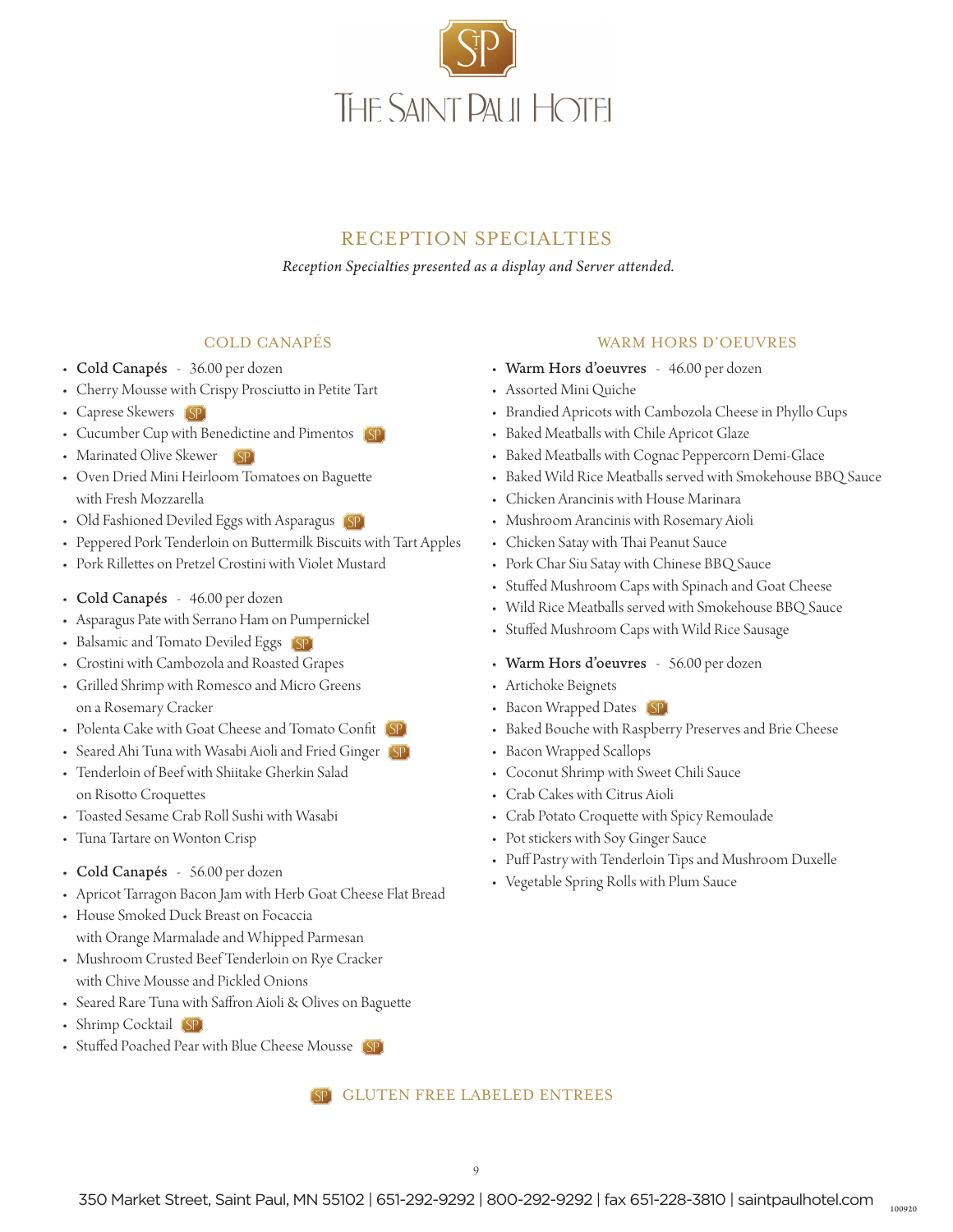![](_page_9_Picture_0.jpeg)

### RECEPTION SPECIALTIES *CONTINUED* CUSTOM DISPLAY TABLES

*Reception Specialties presented as a display and Server attended.*

#### SMALL COMPOSED PLATES

- European Cheese and Meat Plate with Fruit Garnishes 4.00 each
- Vegetable Plate with Goat Cheese Hummus 3.00 each (SP)
- Sushi Plate with California and Spicy Tuna Roll 4.00 each (SP)
- Tuna Nagiri Sushi Plate 4.00 each
- Cheese Plate with Fig Jam 3.00 each
- Fruit Skewer with Yogurt Dip 3.00 each

#### MINI PILSNER GLASSES

- Miniature Crudité with Avocado Ranch Dressing 3.00 each (SP)
- Crab Claw Sampler with Horseradish Cocktail Sauce 5.00 each
- Shrimp Sampler with Virgin Mary Bloody Mary Mix 5.00 each

#### MINI POTS

#### SALADS

- Baby Field Greens with Poached Pear and Blue Cheese 3.00 each
- Heirloom Tomato and Smoked Mozzarella Salad 4.00 each
- Watermelon Crab Salad 4.00 each

#### **HOT**

- Beef Bourguignon with Mashed Potatoes 6.00 each
- Braised Duck with Polenta 6.00 each
- Warm Brussel Sprout-Apple Salad 6.00 each
- Wild Mushrooms with Polenta 6.00 each [SP]

#### ASIAN SPOONS

- Ahi Tuna with Saffron Aioli and Fennel Slaw 4.00 each (SP)
- Lamb Loin with Fig Jam and Mint 4.00 each [SP]
- Pork Tenderloin with Apple Slaw 4.00 each [SP]
- Seared Beef Tenderloin with Chimichurri and Fried Tortillas - 4.00 each (SP)
- Grilled Lobster Medallions with Avocado Salsa 6.00 each

350 Market Street, Saint Paul, MN 55102 | 651-292-9292 | 800-292-9292 | fax 651-228-3810 | saintpaulhotel.com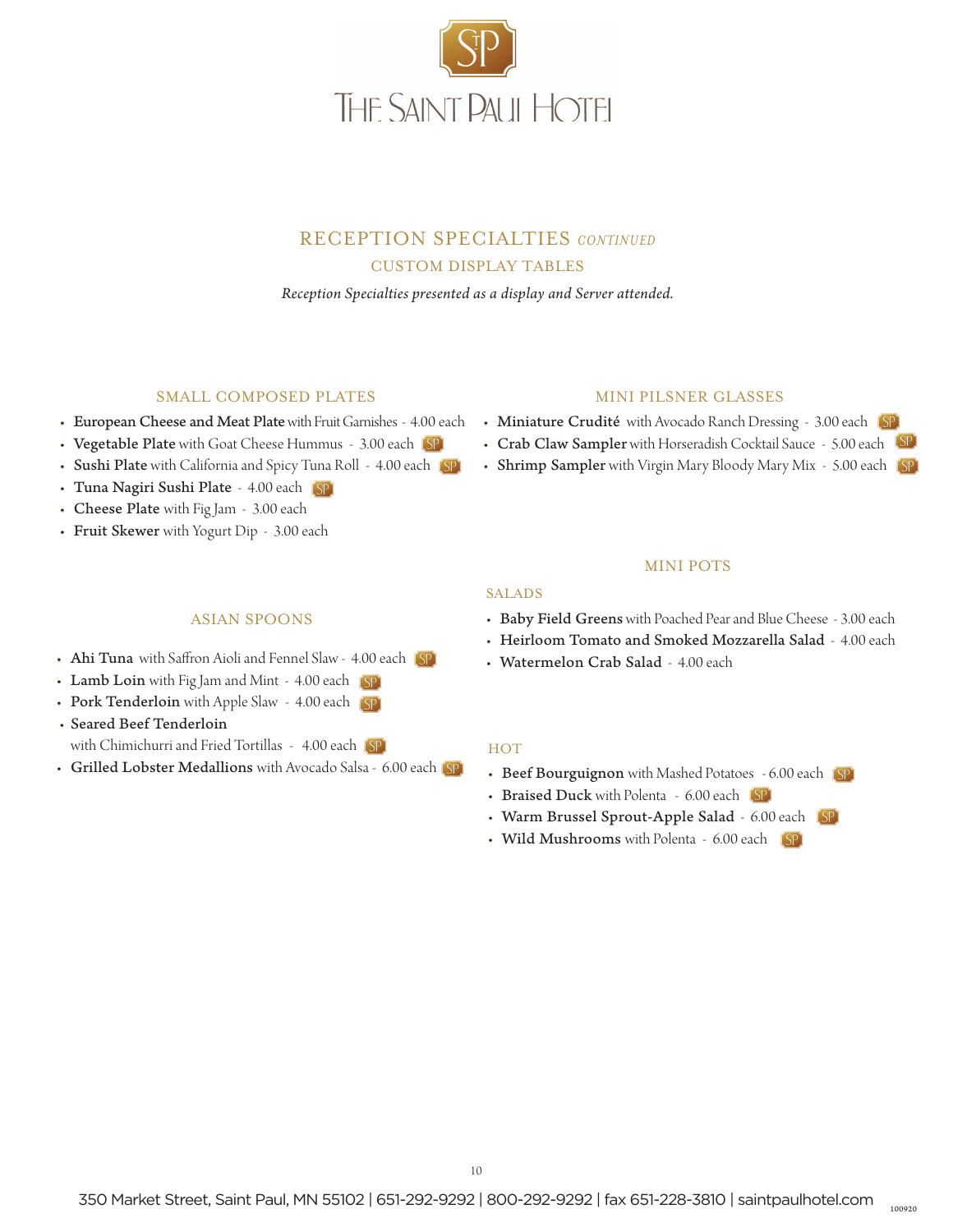![](_page_10_Picture_0.jpeg)

## SPECIALTY DESSERT STATIONS

#### DESSERT DISPLAYS AND STATIONS

- Cupcake Station 200.00 per station *Serves approximately 50 people* Double Chocolate, Chocolate Peanut Butter, Raspberry and Caramel Cupcakes
- Miniature Mousse Station 200.00 per station *Serves approximately 50 people* Chocolate Mousse, Lemon Blueberry Mousse with Graham Cracker Crumble, Raspberry Mousse with Fresh Raspberries, Chocolate Caramel and a Seasonal Chef 's Choice Served in a Mousse Cups
- Dessert Tasting Station 200.00 per station *Serves approximately 50 people* Display of Dessert Shots, Assorted NYC Style Cheesecakes with Chef Choice Toppings and Garnishes, Assorted Tarts with Fruit and Cream Pies
- Ice Cream Sundae Station 275.00 per station *Serves approximately 50 people* Choice of One: Lemon Sorbet, Raspberry Sorbet, Chocolate Ice Cream and Vanilla Ice Cream with Toasted Coconut, Crushed Oreos, Pecan Pieces, Chocolate Sauce, Cherries and Whipped Cream
- Miniature Dessert Display 10.00 per person Assorted Miniature Desserts including Éclairs, Tartlets, Cheese Cakes, Truffles and Chocolate Dipped Fruits Coffee and Decaffeinated Coffee

#### CHEF ATTENDED DESSERT STATIONS

*Made to Order Chef Attended Stations. Chef Attendant Fee 150.00 per chef, per 50 people. Stations are presented for two hours.* 

- Mini Crème Brûlée Station 175.00 per station *Serves approximately 50 people* Chocolate, Caramel and Classic Vanilla Crème Brûlée, Caramelized by the Chef and Garnished with Fresh Fruits
- Ice Cream Sandwich Station 8.00 per person Served with Chocolate Chip, Peanut Butter and Classic Sugar Cookies, Vanilla Ice Cream, Chocolate Sauce, Caramel Sauce, Raspberry Sauce, Cookie Crumbles, Sprinkles, Chocolate Curls, Whipped Cream and Cherries
- Classic Flambé Station 9.00 per person Choice of One: Classic Bananas Foster, Cherries Jubilee or Peach Melba served over Vanilla Bean Ice Cream
- Mini Donut Station 10.00 per person Cinnamon Donuts Flambéed in Apple Brandy, served with Caramel Sauce and Vanilla Ice Cream
- Liquid Nitrogen Station 10.00 per person Choice of one: Frozen Fruit Skewers or Fruit Puffs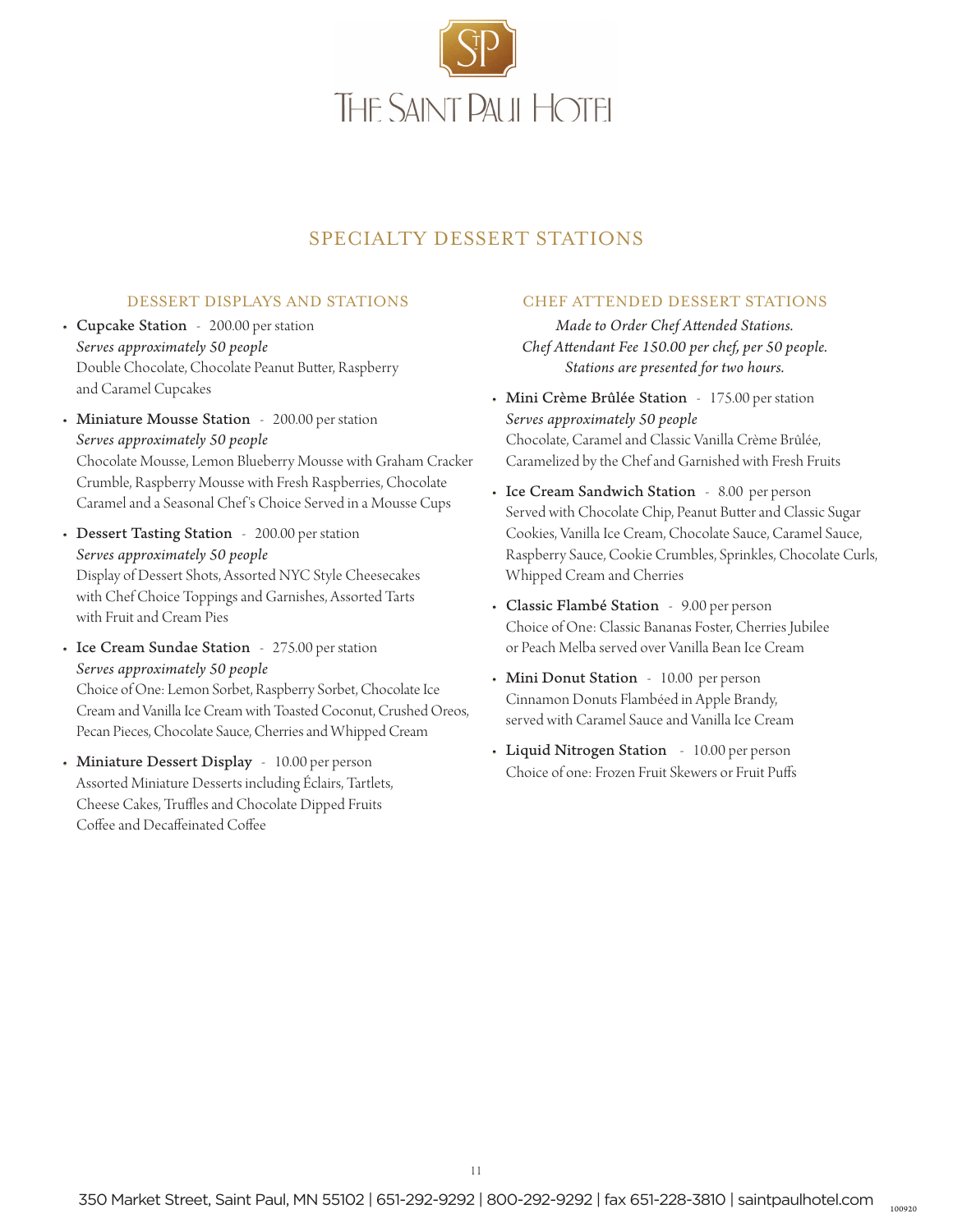![](_page_11_Picture_0.jpeg)

### CHEF'S CARVING TABLE

*Includes an Assortment of Petite Rolls. Made to Order Chef Attended Stations.* 

- Roasted Turkey Breast 150.00 [SP] *Serves approximately 20 people* Roasted Turkey Breast with Violet Mustard, Mayonnaise and Cranberry Orange Relish
- Blackened Salmon 250.00 (SP) *Serves approximately 25 people* Blackened Salmon with Lemon Aioli, Pickled Fennel and Dill Crème Fraiche
- Mojo Marinated Grilled Pork Loin 250.00 *Serves approximately 25 people* Charred Pineapple Salsa and Chimichurri
- Glazed Ham 250.00 (SP) *Serves approximately 50 people* Pit Ham Glazed with Cherry and Pineapple with Whole Grain Mustard and Citrus Mayonnaise
- Beef Torta Station 300.00 *Serves approximately 25 people* Hand Shaved Beef with Stewed Peppers and Onions, Chihuahua Cheese with Cilantro Tomato Fondue
- Smoked Beef Short Rib 400.00 SP *Serves approximately 25 people* Smoked Beef Short Rib with Creamed Horseradish, Spicy Mustard and Herbed Mayonnaise
- Herb Crusted Prime Rib 500.00 *Serves approximately 25 people* Herb Crusted Prime Rib with Creamed Horseradish, Spicy Mustard and Herbed Mayonnaise

### MADE TO ORDER CHEF ATTENDED STATIONS

#### *Small Plate Presentation*

- Pan Fry Noodle Station 8.00 per person Rice Noodles with Napa Cabbage, Bean Sprouts, Carrots, Scallions, Red Peppers, Shiitake Mushrooms with a Choice of Shrimp or Chicken. Served with Limes, Cilantro, Crushed Peanuts, Fish Sauce and Sriracha
- Crab Cake Station 10.00 per person Seared Crab Cakes, Sweet Corn and Kale Salad with Lime Vinaigrette
- Street Tacos 10.00 per person Barbacoa and Carnitas with Queso Fresco, Fresh Radishes, Onions, Tomatoes, Salsa Verde, Fire Roasted Salsa and Lime Crema on Flour Tortillas
- Pasta Station 10.00 per person Choice of One Pasta: Farfalle, Penne and Campanelle Pasta (Whole wheat option for Penne) Choice of One Protein: Shrimp, Chicken or Sausage Choice of Three Vegetables: Spinach, Onions, Peppers, Asparagus, Mushrooms, Tomatoes, Artichokes, Zucchini and Yellow Squash Choice of One Sauce: Pesto (Traditional or Sundried Tomato), Parmesan Cream, House Made Marinara and Salsa Verde. Served with Shaved Parmesan, Fresh Cracked Pepper, Red Pepper Flakes and EVVO
- Lamb Loin Station 12.00 per person Sous Vide Lamb Loin with Rosemary and Mint served on Naan Bread with a Choice of Tzatziki and Harissa Tomato Jam
- Creole Shrimp 12.00 per person Blackened Shrimp with a Sausage Creole Sauce and Saffron Rice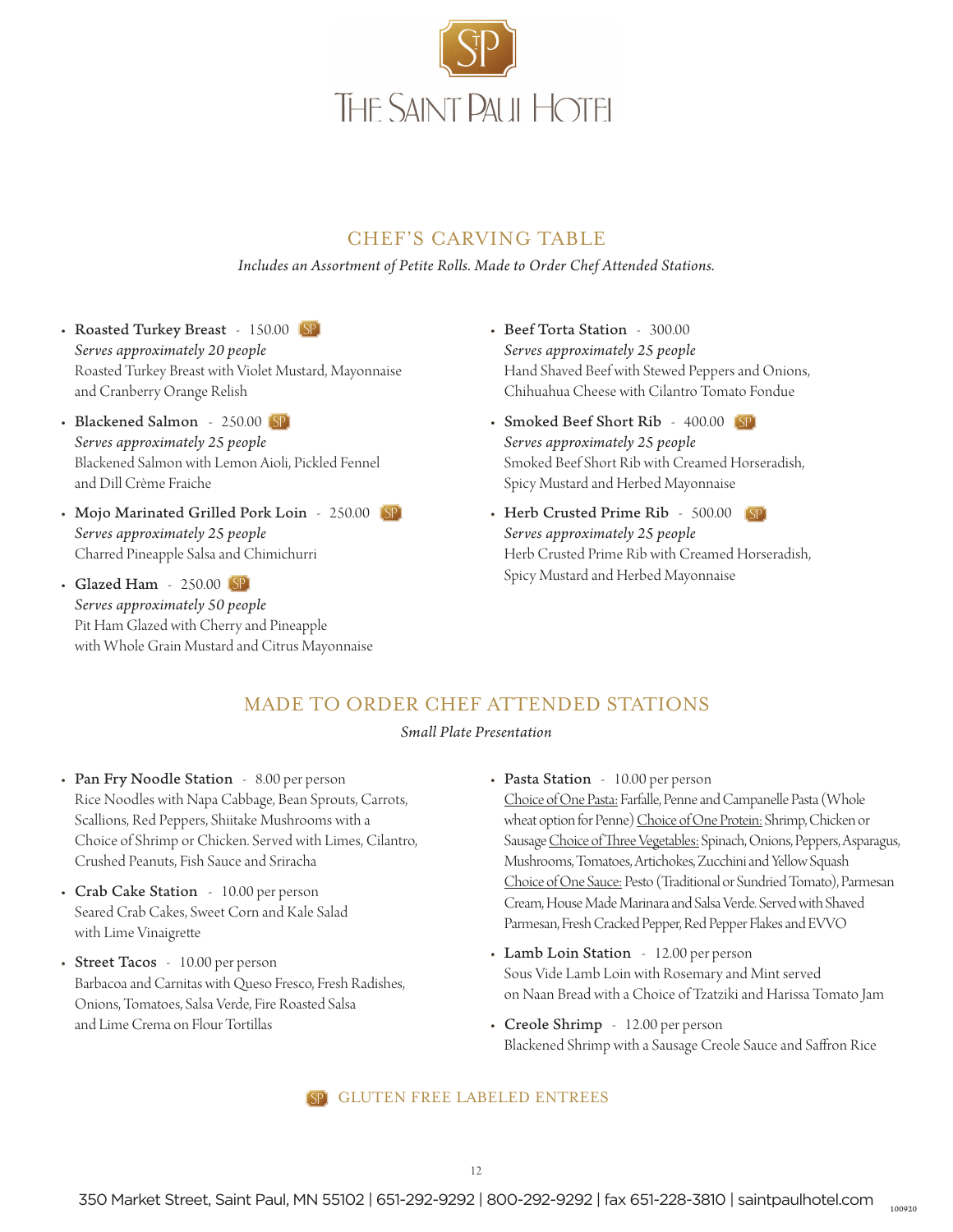![](_page_12_Picture_0.jpeg)

### PLATED DINNERS

*All Entrees include a choice of Soup or Salad, Rolls, Dessert, Coffee, Decaffeinated Coffee, Tea, Iced Tea or Milk. Inquire with your Catering Manager about unique options to customize your Dinner. All Entrees served with Chef's choice of Starch and Vegetable.*

#### BEEF ENTRÉES

- Beef Short Rib 37.95 (SP) Braised Beef Short Rib with Braising Reduction
- Grilled Filet of Beef 49.95 Grilled Filet of Beef with Red Wine Sauce
- Seared Filet of Beef 57.95 Filet of Beef with Lobster Beurre Blanc
- Grilled Filet of Beef 49.95 Grilled Filet of Beef with au Poivre Sauce

#### PORK, VEAL & LAMB ENTRÉES

- Pork Tenderloin 32.95 Roasted Pork Tenderloin stuffed with Sausage and Cornbread and a Mustard Demi-Glace
- Grilled Pork Chop 34.95 Grilled Pork Chop with Peach Chile Glaze
- Seared Veal Medallions 52.95 (SP) Veal Medallions with Madeira Wine Glace
- Veal Osso Bucco 54.95 (SP) Stout Braised Veal Shank with Veal Jus
- Roasted Rack of Lamb 69.95 Lamb Chops paired with Honey Harissa Sauce

#### CHICKEN ENTRÉES

- Breast of Chicken Piccata 29.95 Breast of Chicken Piccata in a Light Lemon Caper Sauce
- Cherry Chicken 30.95 (SP) Cherry Glazed Chicken Breast with Cherry Gastrique
- Balsamic Glazed Chicken 30.95 (SP) Balsamic Glazed Chicken
- Chicken Pomodoro 32.95 Seared Breast of Chicken with Tomato Bruschetta
- Pistachio Crusted Breast of Chicken 32.95 Pistachio Crusted Chicken with a Cranberry Orange Sauce
- Roasted Chicken 33.95 (SP) Seared Chicken Breast with a Sherry Chicken Jus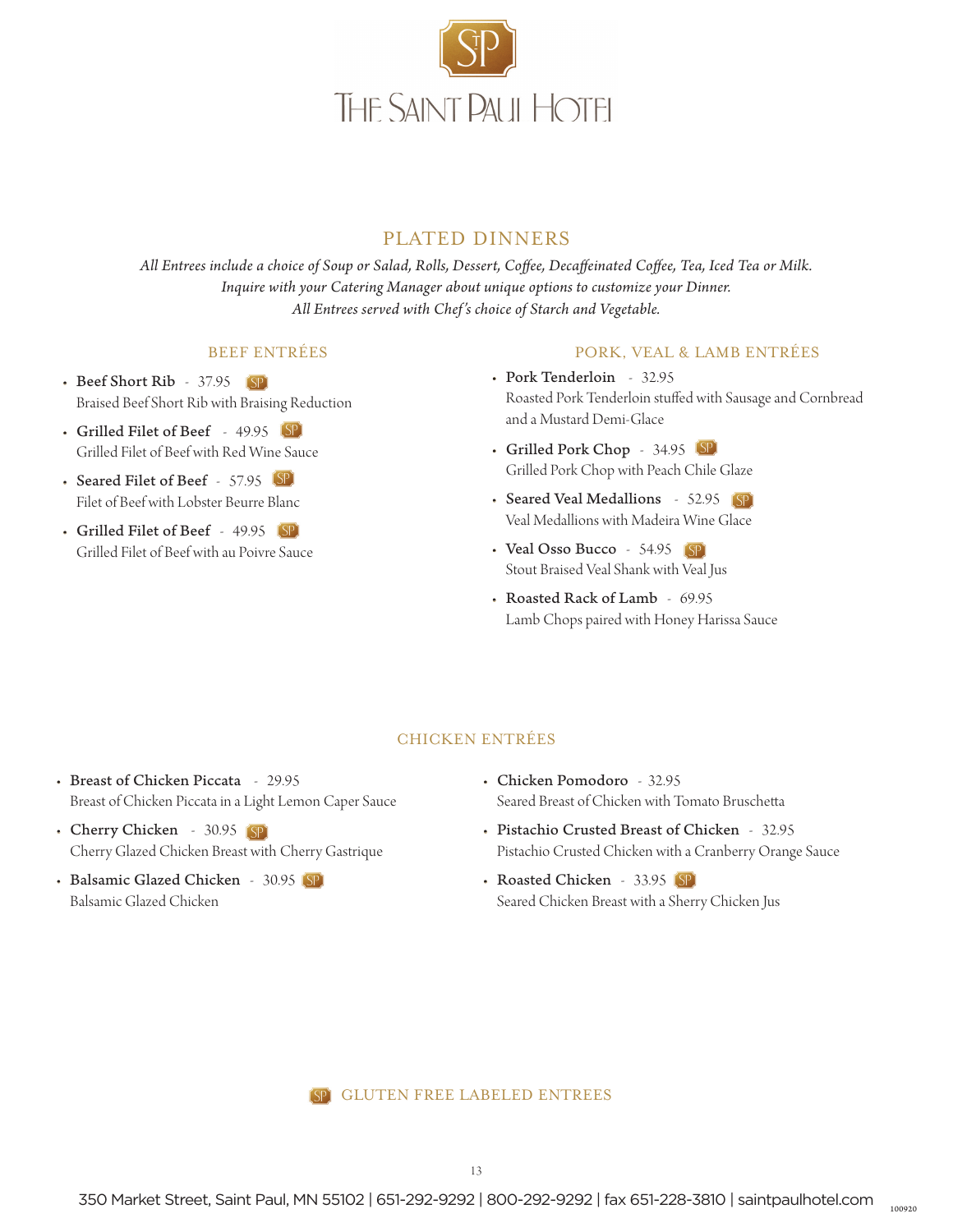![](_page_13_Picture_0.jpeg)

### PLATED DINNERS *CONTINUED*

*All Entrees include a choice of Soup or Salad, Rolls, Dessert, Coffee, Decaffeinated Coffee, Tea, Iced Tea or Milk. All Entrees served with Chef's choice of Starch and Vegetable.*

#### FISH & SEAFOOD ENTRÉES

- Stuffed Sole 36.95 Crab Stuffed Sole served with Spinach Cream Sauce
- Shrimp Scampi 38.95 Sautéed Shrimp served with Tomato Broth
- Grilled Salmon Beurre Blanc 38.95 Grilled Salmon with Dill Lemon Caper Butter Sauce
- Parmesan Crusted Salmon 44.95 Parmesan Crusted Salmon with a Tomato Jam
- Corn Meal Crusted Walleye 44.95 (SP) Pan Seared Walleye, Lemon Cream Sauce
- Parmesan Lemon Pepper Crusted Walleye 45.95 Pan Seared Walleye with Riesling Butter Sauce

#### VEGETARIAN ENTRÉES

- Blackened Tofu 24.95 *(Vegan)* Edamame Corn Succotash, Sautéed Arugula and Red Pepper Purée
- Eggplant Involtini 25.95 *(Vegan)* Eggplant filled with Tofu "Ricotta", Basil Lentil Pilaf and House-Made Marinara Sauce
- Savory Stuffed Crepe 25.95 House-Made Crepes with Basil Ricotta Filling, Roasted Radishes, Asparagus and Shaved Carrots with a Brown Butter Sauce
- Eggplant Parmesan 25.95 Parmesan Crusted Eggplant served with Herb Risotto, Tomato Puree and Shaved Parmesan
- Ricotta Gnocchi 27.95 Hand Made Ricotta Gnocchi, Sweet Pea Purée, Sweet Peppers, Beech Mushrooms and Mascarpone Cream
- Braised Carrot Tornadoes 27.95 *(Vegan)* Moroccan Cous Cous, Romanesco and Tomatoes with Red Wine Vegetable Glace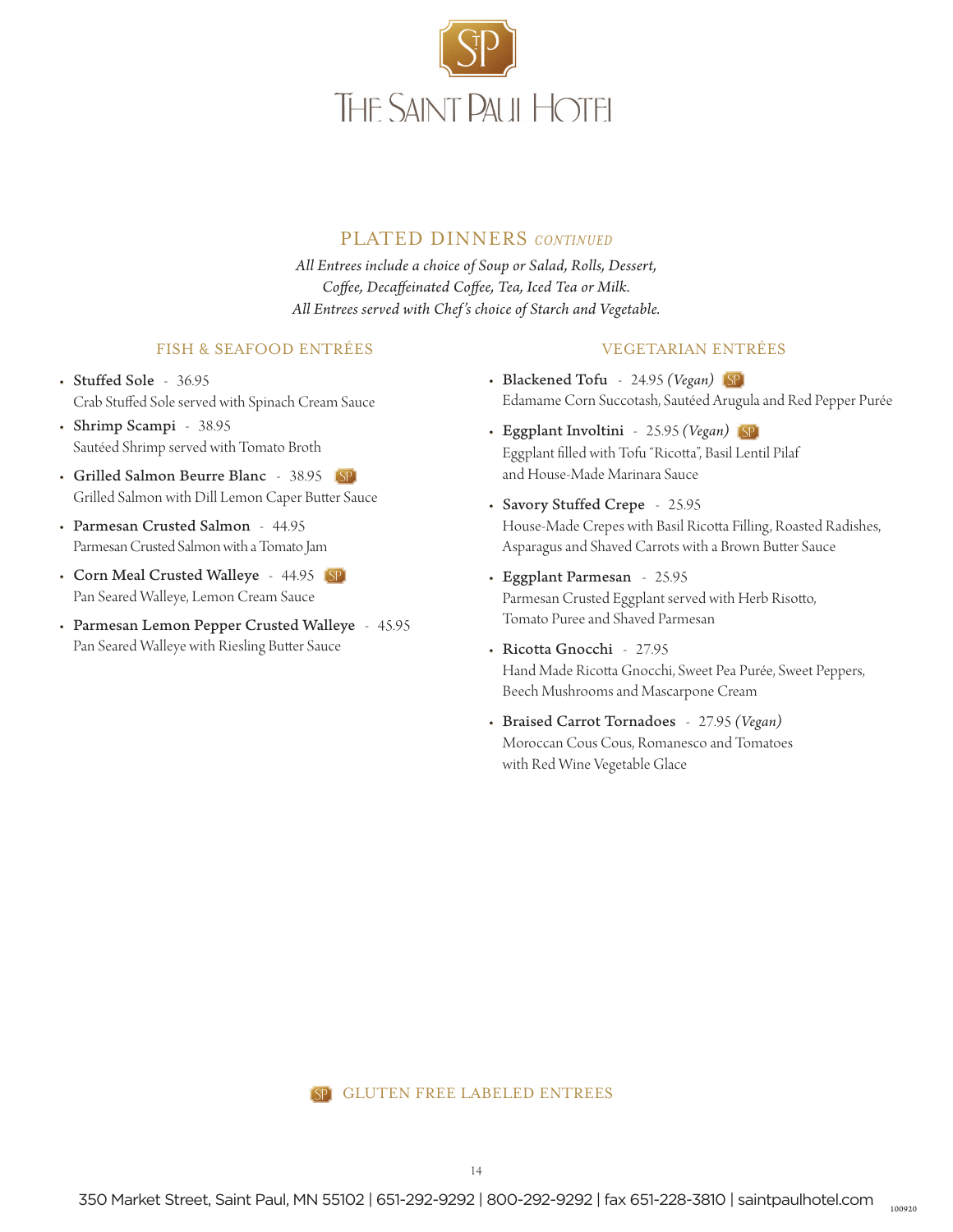![](_page_14_Picture_0.jpeg)

### PLATED DINNERS *CONTINUED*

*All Entrees include a choice of Soup or Salad, Rolls, Dessert, Coffee, Decaffeinated Coffee, Tea, Iced Tea or Milk. All Entrees served with Chef's choice of Starch and Vegetable.*

#### DUETS

- Chicken and Shrimp 44.95 Roulade of Sage Sausage Stuffed Chicken paired with Shrimp and Herb Tomato Butter
- Filet of Beef and Chicken 46.95 Filet of Beef and Chicken with Hunter Sauce
- Filet of Beef and Vegetable Stuffed Sole 51.95 Filet of Beef and Vegetable Stuffed Sole, Spinach Cream Sauce
- Filet of Beef and Fillet of Parmesan Crusted Salmon 52.95 Filet of Beef and Fillet of Parmesan Crusted Salmon with Romesco Sauce
- Filet of Beef and Fillet of Salmon 52.95 Filet of Beef and Fillet of Salmon with Lemon Thyme Sauce
- Petite Filet of Beef and Prawn 53.95 Petite Filet of Beef and Prawns with a Basil Cream Sauce
- Filet of Beef and Maryland Crab Cake 53.95 Filet of Beef and Maryland Crab Cake with Stone Ground Dijon Cream
- Filet of Beef and Lemon Herb Crusted Walleye 54.95 Prosciutto Wrapped Filet of Beef with Red Wine Demi-Glace and Lemon Herb Crusted Walleye
- Filet of Beef and Lobster 69.95 Filet of Beef and Lobster with Drawn Butter

### DINNER ACCOMPANIMENTS

*Included in your Entrée price, your choice of a Soup or Salad.*

#### SOUPS

- Cream of Minnesota Wild Rice
- Tomato Basil Bisque
- Cauliflower Bisque (SP)
- Carrot Ginger Soup (SP)
- Potato Leek Soup (SP)
- Chef's Seasonal Soup

#### SALADS

- Field Greens with Carrots, Tomatoes, Cucumbers and Dijon Vinaigrette
- Hearts of Romaine with Grilled Herb Bread and Traditional Caesar Dressing
- Wedge of Iceberg Lettuce with Diced Eggs, Hardwood Smoked Bacon and Tomatoes served with Buttermilk Dressing
- Kale Lettuce Mix Wrapped in Cucumber with Roasted Grapes, Almonds, Feta and Raspberry Vinaigrette
- Beet Salad with Goat Cheese, Mixed Greens and a Honey-Walnut Vinaigrette

#### DESSERTS

*Chef's choice of Dessert*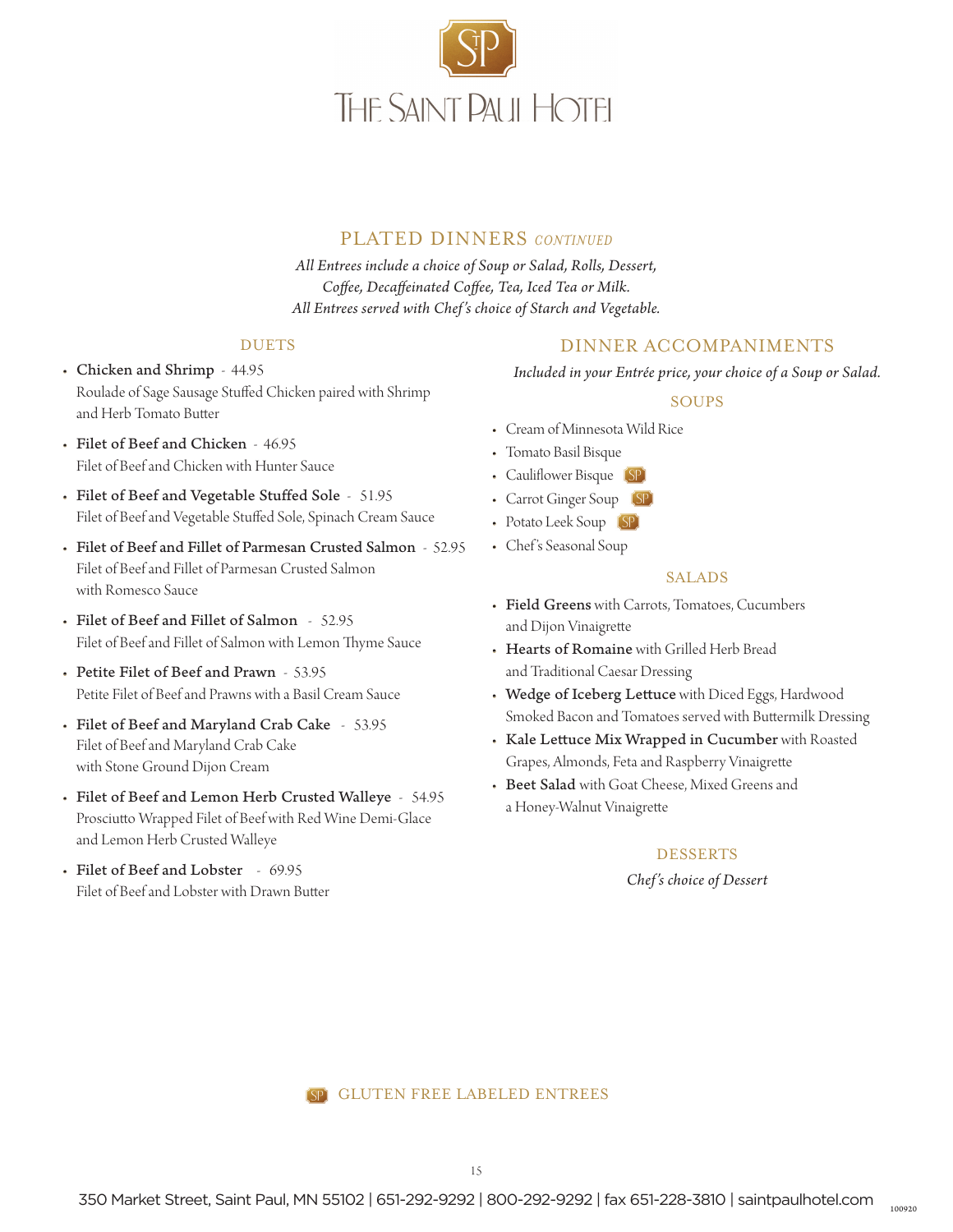![](_page_15_Picture_0.jpeg)

## A LA CARTE DINNERS

*We offer a variety of A La Carte Dinners for 5 to 40 guests. Each Dinner specifies a minimum number of people. Each person will have choice of Entrée the night of event. Vegetarian Entrées will need to be pre-ordered. All Dinners include Dessert.*

- The Lexington 51.95 *Minimum of 15 people / Maximum of 40 people* Cream of Minnesota Wild Rice Soup Beet Salad with Goat Cheese, Cucumbers, Toasted Pistachios and Cranberry Vinaigrette *Choice of Three Entrées:*
	- Filet of Beef with Red Wine Bacon Sauce and Smoked Oyster Mushrooms
	- Pan Seared Corn Meal Crusted Walleye with Lemon Dill Sauce, Sautéed Spinach and Pickled Shallots
	- Pan Seared Chicken Breast with Gooseberry Sauce and Spiced Wine Braised Fennel *All Entrées served with* Chef 's choice of Starch and Seasonal Vegetable Chef 's Choice of Dessert Freshly Baked Rolls and Butter Coffee, Decaffeinated Coffee, Tea or Milk
- Cathedral Hill 53.95
	- *Minimum of 5 people / Maximum of 40 people* Portabella Ravioli with, Parmesan Cream, Cremini Mushrooms and Roasted Red Pepper Foam Tomato Carpaccio Salad with Marinated Tomatoes, Burrata Cheese, Fresh Herbs, Frisee, Pickled Onions and Olives *Choice of Three Entrées:*
	- Seared Bay Scallops with Tomato Saffron Broth and Fried Leeks
	- Tournedos of Beef with Wild Mushrooms and Red Wine Demi
	- Chicken Lambrusco with Fried Capers
	- *All Entrées served with* Chef 's choice of Starch and Seasonal Vegetable Chef 's Choice of Dessert Freshly Baked Rolls and Butter
	- Coffee, Decaffeinated Coffee, Tea or Milk
- Ordway 57.95 *Minimum of 5 people / Maximum of 40 people* French Onion Soup Burgundy Bibb Lettuce with Dried Figs, Radishes, Blue Cheese Mousse and Fine Herbs Vinaigrette *Choice of Three Entrées:*
	- Sliced Beef Tenderloin Caramelized Pearl Onions, Brandied Lobster Cream and Green Oil
	- Mushroom Crusted Salmon Grilled Scallions and Citrus Brown Butter
- Seared Breast of Duck with Cherry Gastrique, Burgundy Cherries and Wilted Arugula *All Entrées served with* Chef 's choice of Starch and Seasonal Vegetable Chef 's Choice of Dessert Freshly Baked Rolls and Butter Coffee, Decaffeinated Coffee, Tea or Milk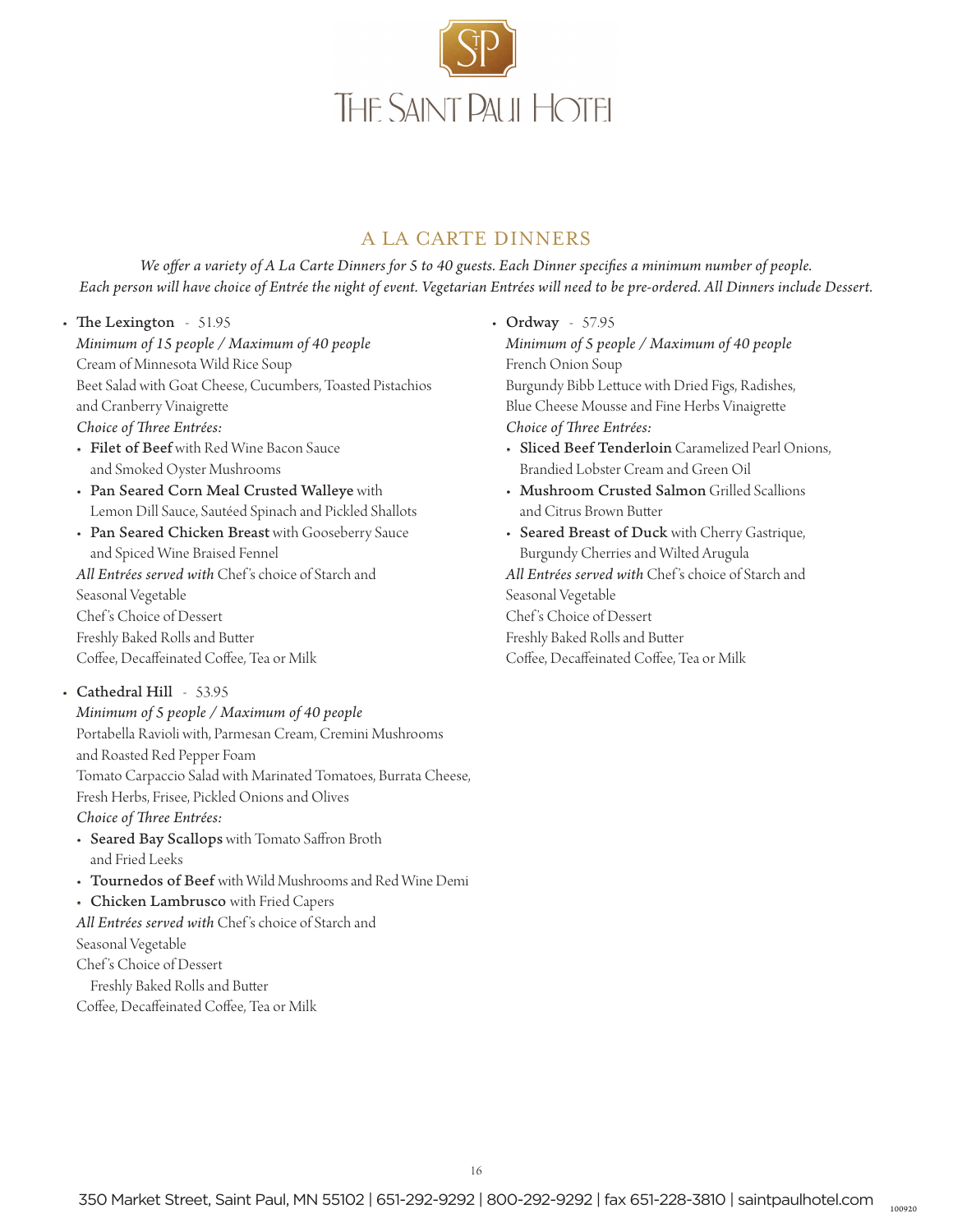![](_page_16_Picture_0.jpeg)

## A LA CARTE DINNERS *CONTINUED*

*We offer a variety of A La Carte Dinners for 5 to 40 guests. Each Dinner specifies a minimum number of people. Each person will have choice of Entrée the night of event. Vegetarian Entrées will need to be pre-ordered. All Dinners include Dessert.*

#### CUSTOMIZE YOUR OWN AL A CARTE

• Customized A La Carte - 61.95 *Minimum of 15 people / Maximum of 40 people*

*Starters – Choice of One Item:*

- French Onion Soup
- Cream of Minnesota Wild Rice Soup
- Tomato Bisque

*Second Course – Choice of One Item:*

- Beet Salad with Goat Cheese, Cucumbers, Toasted Pistachios and Cranberry Vinaigrette
- Tomato Carpaccio Salad Marinated Tomatoes, Burrata Cheese, Fresh Herbs, Frisee, Pickled Onions and Olives
- Burgundy Bibb Lettuce with Dried Figs, Radishes, Blue Cheese Mousse and Fine Herbs Vinaigrette

#### *Entrée – Choice of Three Entrées:*

- Sliced Beef Tenderloin Caramelized Pearl Onions, Brandied Lobster Cream and Green Oil
- Mushroom Crusted Salmon Grilled Scallions and Citrus Brown Butter
- Seared Breast of Duck with Cherry Gastrique, Burgundy Cherries and Wilted Arugula
- Filet of Beef with Red Wine Bacon Sauce and Smoked Oyster Mushrooms
- Pan Seared Corn Meal Crusted Walleye with Lemon Dill Sauce, Sautéed Spinach and Pickled Shallots
- Pan Seared Chicken Breast with Spiced Wine Braised Fennel and a Gooseberry Sauce
- Seared Bay Scallops with Tomato Saffron Broth and Fried Leeks
- Tornedos and Beef with Wild Mushrooms

*Consuming raw or undercooked meats, poultry, seafood, shellfish, or eggs may increase your risk of foodborne illness, especially if you have certain medical conditions.*

*All Entrées served with Chef's choice of Starch and Vegetable.* Freshly Baked Rolls and Butter Coffee, Decaffeinated Coffee, Tea or Milk

#### DESSERTS

*Chef's choice of Dessert*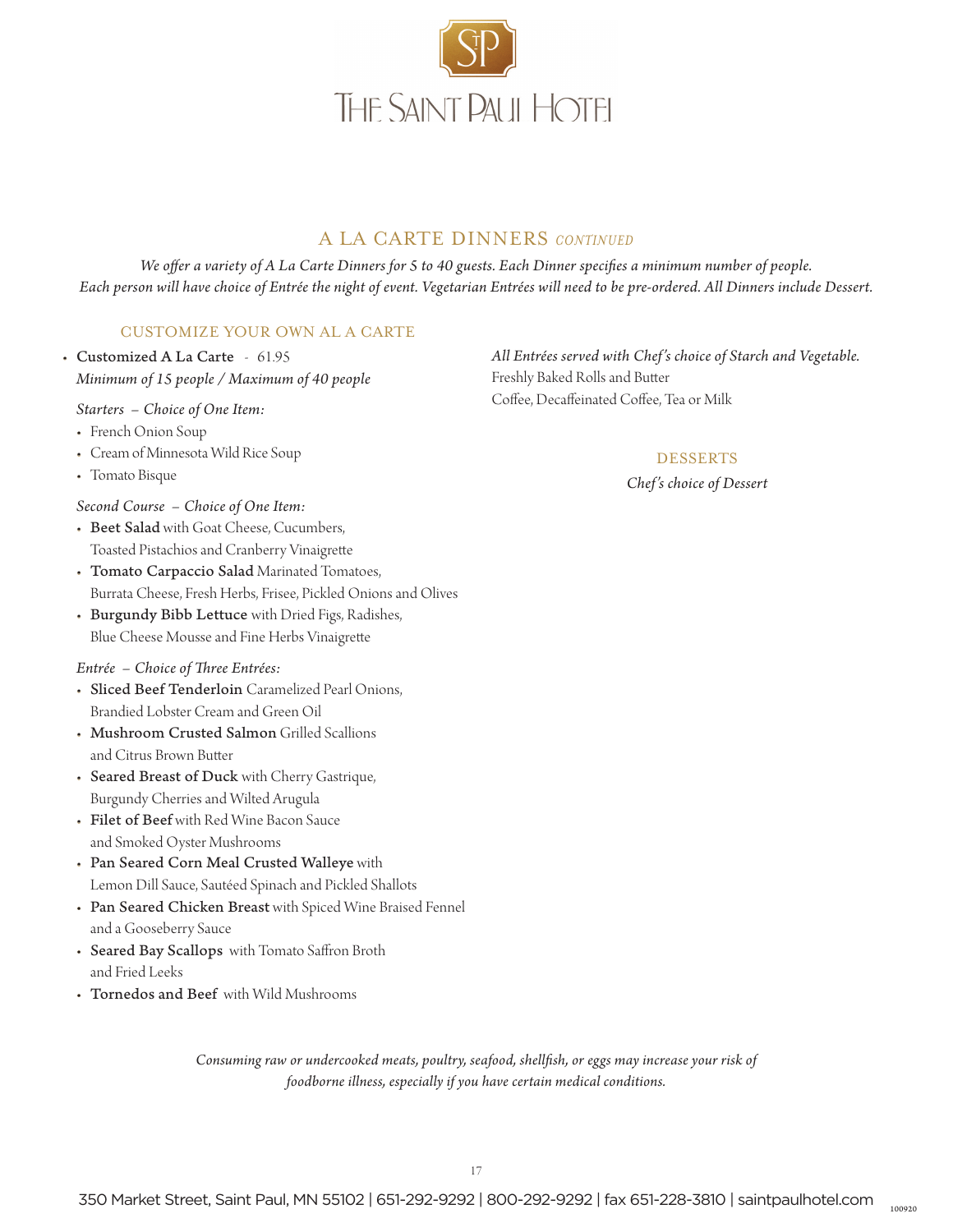![](_page_17_Picture_0.jpeg)

### BAR SERVICE

#### CLASSIC BRANDS

Pinnacle Vodka Gordon's Gin Cruzan Rum Windsor Canadian Whiskey Clan MacGregor Scotch Christian Brothers Early Times Bourbon Salmon Creek Wine ~ Highballs - 7.50 Cocktails - 8.00 Wines - 8.00

#### SELECT BRANDS

Stolichnaya Vodka Beefeater Gin Bacardi Silver Rum Captain Morgan Rum Canadian Club Whiskey Cutty Sark Scotch Korbel Brandy Jim Beam Bourbon Two Vines Wine ~

> Highballs - 8.50 Cocktails - 9.00 Wines - 9.00

#### PREMIUM BRANDS

Grey Goose Vodka Bombay Sapphire Gin Mount Gay Gold Rum Jameson Whiskey Crown Royal Canadian Whiskey Dewars Scotch E & J Brandy Maker's Mark Bourbon 14 Hands Wine

~ Highballs - 9.50 Cocktails - 10.00 Wines - 10.00

All Bars feature Soft Drinks and Juices 2.00, Mineral Waters 3.00, Domestic Beer 6.50, Import, Local Beer 7.50 and Assorted Hard Seltzer 7.00. 100.00 Bar Fee on each bar that does not attain a minimum of 500.00 in sales. Cordials may be added to any level bar at 9.50-14.00 per cordial.

#### *Select up to Six Beers from the following options:*

#### DOMESTIC BEER

Miller Lite Coors Light Budweiser Bud Light New Belgium Glütiny (Gluten Reduced)

#### IMPORT BEER

Modelo Red Stripe Stella Artois Newcastle Buckler (Non-alcoholic)

#### LOCAL BEER

Fulton Lonely Blonde Summit EPA Summit Saga IPA Sociable Cider Werks Freewheeler

#### SELF-SERVE BAR OPTIONS

#### BEER, WINE & SODA TABLE

*Charges based on consumption.* Includes a choice of Six Beers, choice of Classic, Select or Premium Wines (Chardonnay, Cabernet Sauvignon and Merlot) and Assorted Sodas

#### WINE TABLE

## *Charges based on bottle consumption.* Selection of any Wines from our Wine List including Whites, Reds,

# Champagnes, Sparkling Wines and Non-Alcoholic Alternatives

#### HOSPITALITY BAR

*Charges based on bottle consumption. 150.00 Set Up Fee includes Mixers, Ice, Fruit Garnishes, Stir Sticks, Napkins and Glassware.* Includes Classic, Select or Premium Bar Brands and Wines, choice of Six Beers and Non-Alcoholic Beverages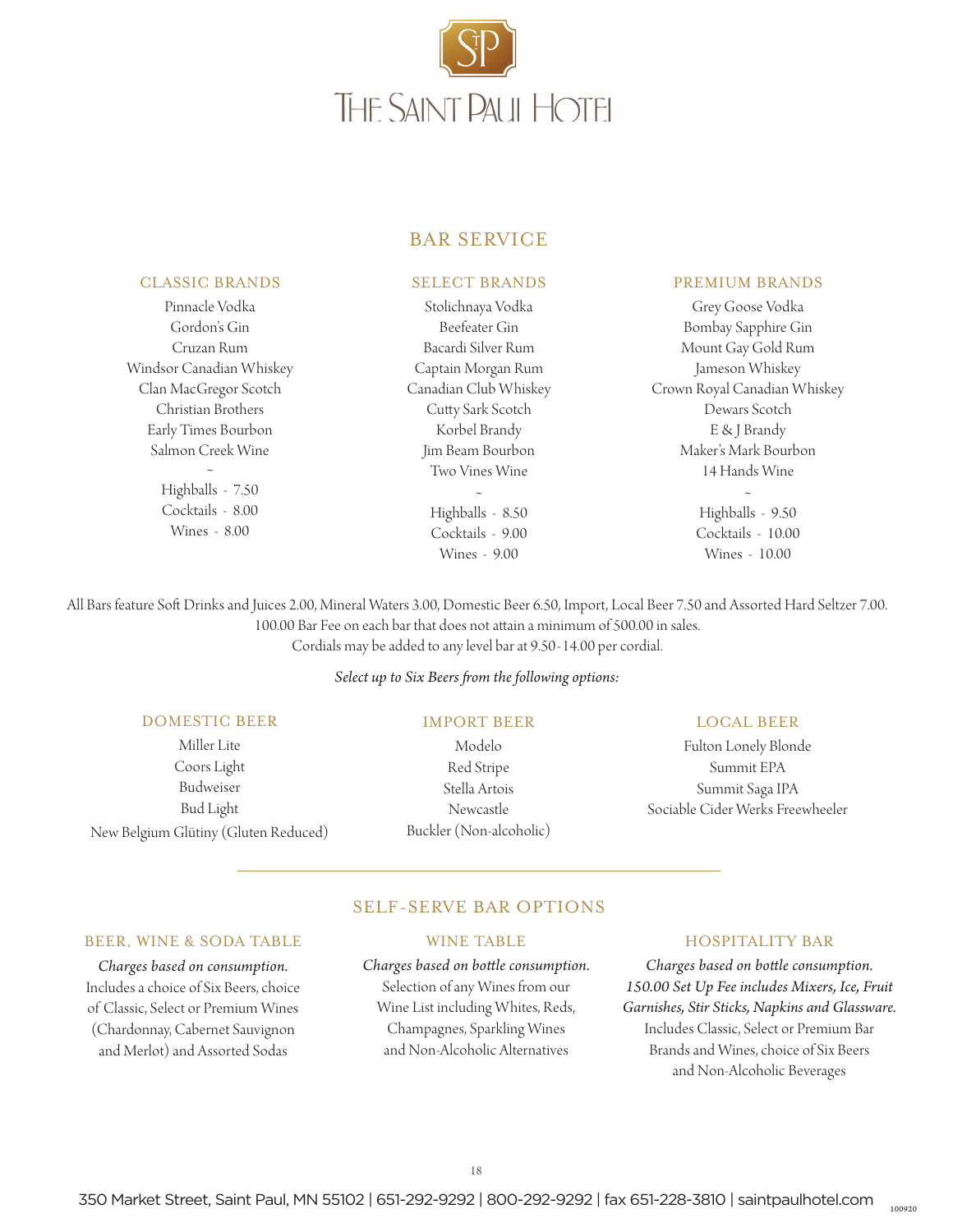![](_page_18_Picture_0.jpeg)

## BAR SERVICE *CONTINUED* WINE LIST

#### **CHARDONNAY**

|               | 103 Clos Du Bois, Sonoma  44.00                         |
|---------------|---------------------------------------------------------|
|               |                                                         |
|               |                                                         |
|               |                                                         |
|               | 117 Edna Valley, Edna Valley  42.00                     |
|               | 104 Sonoma-Cutrer, Cutrer Vineyard, Russian River 78.00 |
|               | 119 Louis Latour, Pouilly Fuisse, Burgundy  65.00       |
| $\frac{1}{2}$ |                                                         |
| $\frac{1}{2}$ | 14 Hands, Washington*  40.00                            |
| $\frac{1}{2}$ |                                                         |
|               |                                                         |

#### OTHER WHITES

| 205 Ferrari Carano, Fumé Blanc, Sonoma  42.00          |
|--------------------------------------------------------|
| 200 Von Buhl, "Maria Schneider" Riesling, Pfalz  42.00 |
| - Beringer, White Zinfandel, California* 30.00         |
| 302 Luna, Pinot Grigio, Napa  48.00                    |
| 406 Folonari, Pinot Grigio, Italy  34.00               |
| - Terra d'oro, Moscato, California  34.00              |
|                                                        |

#### NON-ALCOHOLIC

| $\sim$ $-$ | Ariel Chardonnay, California <sup>*</sup> 26.00 |  |
|------------|-------------------------------------------------|--|
| $\sim$     | Martinelli, Sparkling Cider*  15.00             |  |

#### CHAMPAGNE & SPARKLING WINE

|                                 | 4 Schramsberg, Blanc de Blanc, California  75.00 |
|---------------------------------|--------------------------------------------------|
|                                 | 6 Domaine Chandon, Brut Cuvee, California  46.00 |
| 9                               | Taittinger, Brut La Francaise, Champagne 115.00  |
| $\frac{1}{2}$                   | Domaine Ste. Michelle, Washington St.*  36.00    |
| $\frac{1}{2}$ and $\frac{1}{2}$ |                                                  |

#### CABERNET SAUVIGNON

|                             | 508 Beringer, Knight's Valley, Napa  62.00 |
|-----------------------------|--------------------------------------------|
|                             | 506 Chateau Ste. Michelle, Cold Creek,     |
|                             | 520 Hess Collection, Mount Veeder 150.00   |
|                             | 524 Stag's Leap Wine Cellars, Napa150.00   |
| $\mathcal{L}^{\mathcal{L}}$ |                                            |
|                             | - 14 Hands, Washington*  40.00             |
| $\frac{1}{2}$               |                                            |
|                             | <b>MERLOT</b>                              |

## 612 Ferrari Carano . . . 58.00 – Two Vines, California\* . . . 36.00 – 14 Hands, Washington\* . . 40.00

– Salmon Creek, California\* . . 32.00

#### PINOT NOIR

#### OTHER REDS

| 801 Campo Viejo, Gran Reserva, Rioja, Spain 52.00 |
|---------------------------------------------------|
| 817 Saracina, Malbec, Mendocino  59.00            |
| 803 Frog's Leap, Zinfandel, Napa  85.00           |
|                                                   |

 Award-Winning St. Paul Grill Wine List also available. \*These wines may also be purchased by the glass. Prices are priced per bottle and do not include 10.375% liquor tax.